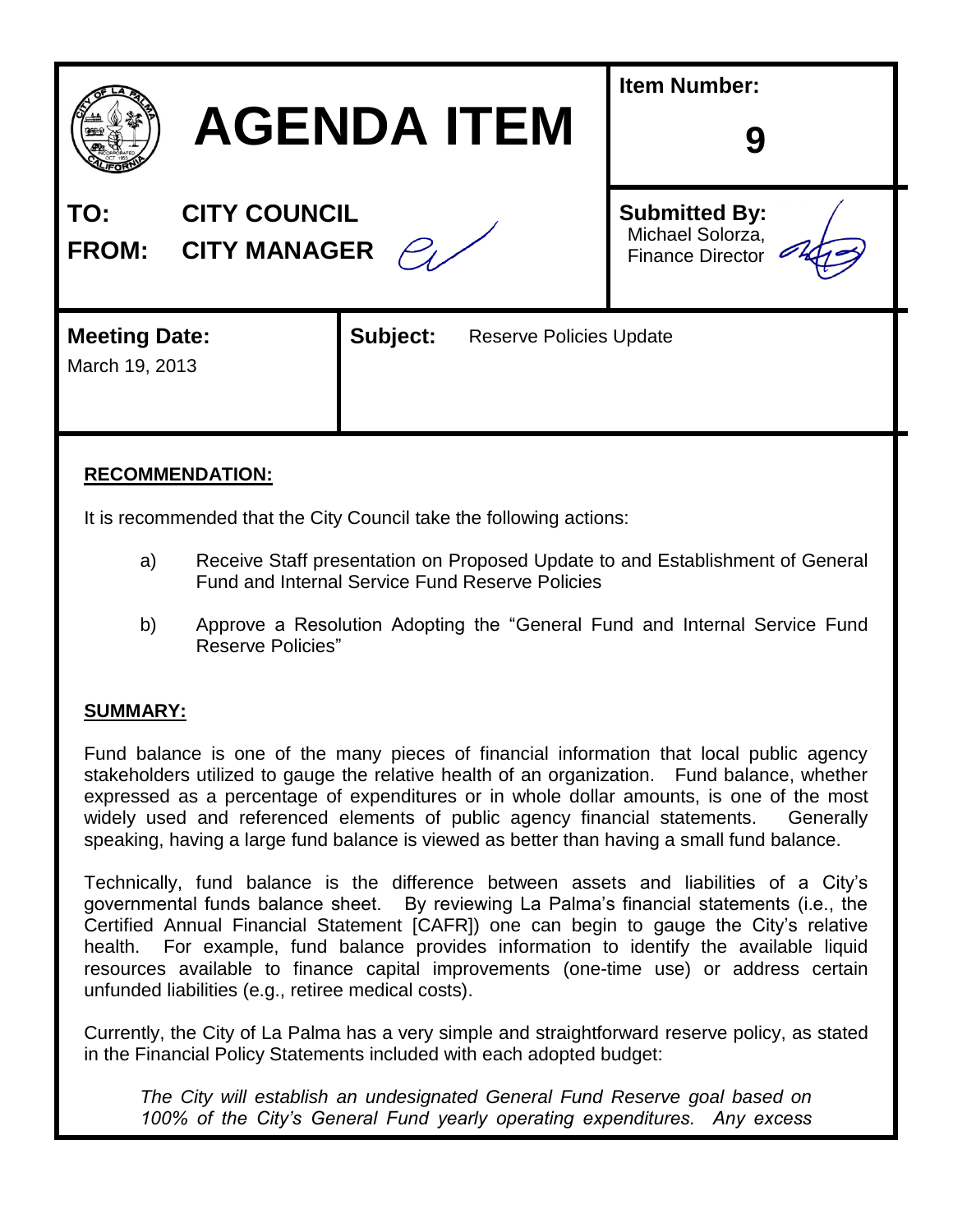> funds in the General Fund reserve should not be used to replace ongoing *General Fund operating expenditures, new programs, or salary and benefits. Funds should only be allocated to projects that are one-time expenditures, capital in nature, and/or to replace the City's equipment, buildings and infrastructure.*

This policy covers only the General Fund, and indicates that reserves should be 100% of General Fund expenditures. The singular focus on the General Fund ignores the relatively robust fund balances in other funds, such as the City's five Internal Service Funds. Finally, the recent implementation of Governmental Accounting Standards Board (GASB) Statement No. 54, which introduced new reserve classifications, suggests a more comprehensive reserve policy is warranted.

Therefore, in an effort to create a more sophisticated and comprehensive reserve policy, Staff is recommending City Council adoption of the updated Reserve Policies (Attachment 1). The policies cover the General Fund and the five Internal Service Funds (Employee Benefits, Insurance, Vehicle Maintenance and Replacement, Facilities Maintenance, and Technology Maintenance and Replacement). The ultimate goal of updating the reserve policies is to create a set of guidelines that will help the City Council and Staff manage the City's reserves while maintaining them at sufficient levels to meet future needs and challenges.

The recommended reserve policies can be amended in the future should the need arise. For example, there could be a need to have policies governing our Special Funds or even our Enterprise Funds. This initial effort will govern the funds accounting for the largest share of total, citywide fund balance; hence the focus on the General Fund and the Internal Service Funds.

#### **BACKGROUND:**

The City of La Palma first introduced the 100% General Fund reserve policy as part of the Fiscal Year 2009-10 budget. It had only been a few years prior to that when the City struggled to carry any "spendable" General Fund reserves from fiscal year to fiscal year. The 100% General Fund reserve policy was a conscious effort by the City Council at the time to establish a high minimum level of reserves in order to prevent ever being in a similar situation. Prior to FY 2009-10, there was no specific reserve goal amount stated in the Financial Policy Statements.

However, while setting a goal percentage amount is a necessity, it should not be the only piece of a reserve policy. A usable, robust reserve policy will not only set out a percentage or dollar goal, but layout specifics for when reserves can and should be used, and a process for replenishing them if and when utilized. La Palma's current policy is lacking in this next level of sophistication.

For example, many local agencies have multiple levels/categories of reserves, depending on their intended use. These reserves are called different things: Economic Uncertainties, General Fund Stabilization, Catastrophic Events, Contingency Reserves, Future Projects, etc.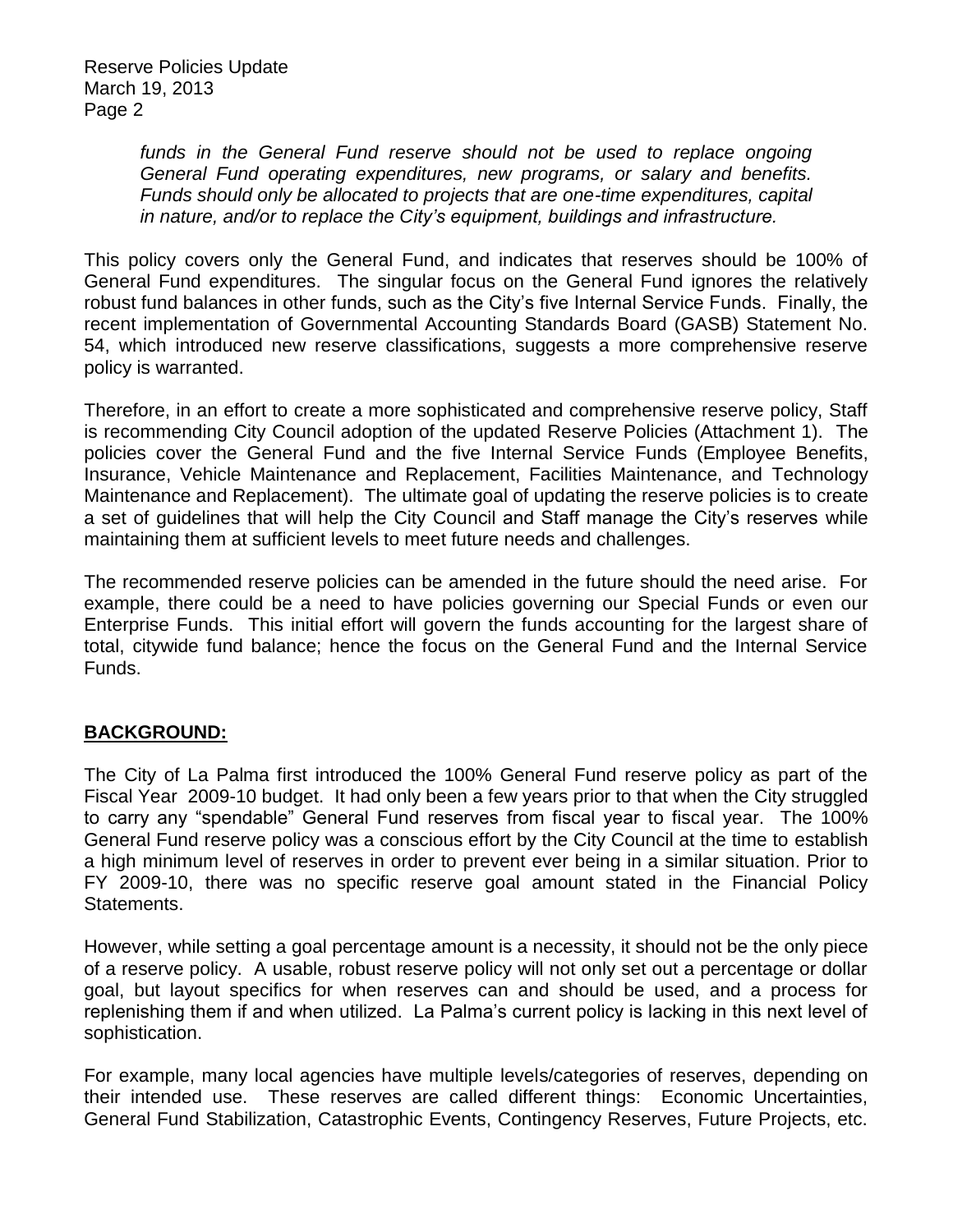Also, many cities set these reserves between 15% and 20% of either General Fund expenditures or revenues. The Government Finance Officers Association (GFOA) recommends maintaining a minimum General Fund reserve level of no less than 5% to 15% of ongoing General Fund revenue or no less than two months (or approximately 17%) of General Fund expenditures. A few local agencies (e.g., Twenty-Nine Palms, Mission Viejo) have reserve levels as high as 50% and research has only found one local agency, La Habra Heights, with a 100% policy.

Furthermore, many agencies have a process that outlines which reserves would be used and when (e.g., major loss of revenue, natural disaster, etc.). These agencies also couple the use of reserves guidelines with a specific plan for replenishing them when utilized for their intended purpose (e.g., within two fiscal years once reserves drop below a certain level).

In addition, accounting standards which apply to fund balances have been updated by the Governmental Accounting Standards Board (GASB) since the City's original policy was adopted. That is, until FY 2010-11, General Fund reserves were classified as designated or undesignated/unreserved. Beginning with the June 30, 2011, financial statements, GASB 54 classifications were required to be utilized for classifying fund balance in the General Fund. The City Council adopted a resolution (2011-24) approving the use of the GASB 54 fund balance designations on June 7, 2011, (Attachment 4). However, as the proposed reserve policy illustrates, it is important to utilize the GASB 54 designations in a holistic manner, as opposed to just a "stand alone" policy. By doing so, the full power of these updated designations can be utilized, further establishing the sophistication and usability of a City's reserve policies.

Finally, the City's financial situation is much different than when the 100% General Fund reserve policy was first adopted. Since then, the City has weathered the worst recession since the Great Depression, dealt with the dissolution of redevelopment, and continues to manage the loss of a major sales tax generator.

Recent City Council action to enter into a cooperative agreement with Tesoro to maintain a fuel sales desk within La Palma will certainly help La Palma regain its financial footing. However, recent experience with drafting proposals for a balanced budget shows why a more sophisticated reserve policy is needed. The recent budget study session provided additional direction on how future – potential – sales tax revenue could and should be utilized; using some for operating and putting some away for one-time infrastructure or economic development purposes.

A better roadmap is required when faced with a major financial catastrophe, as well as a more detailed guide that outlines when and how reserves can and should be used and replenished. Having a sound, fiscally responsible and detailed policy that outlines how, when and why reserves should be utilized is a necessity in such situations.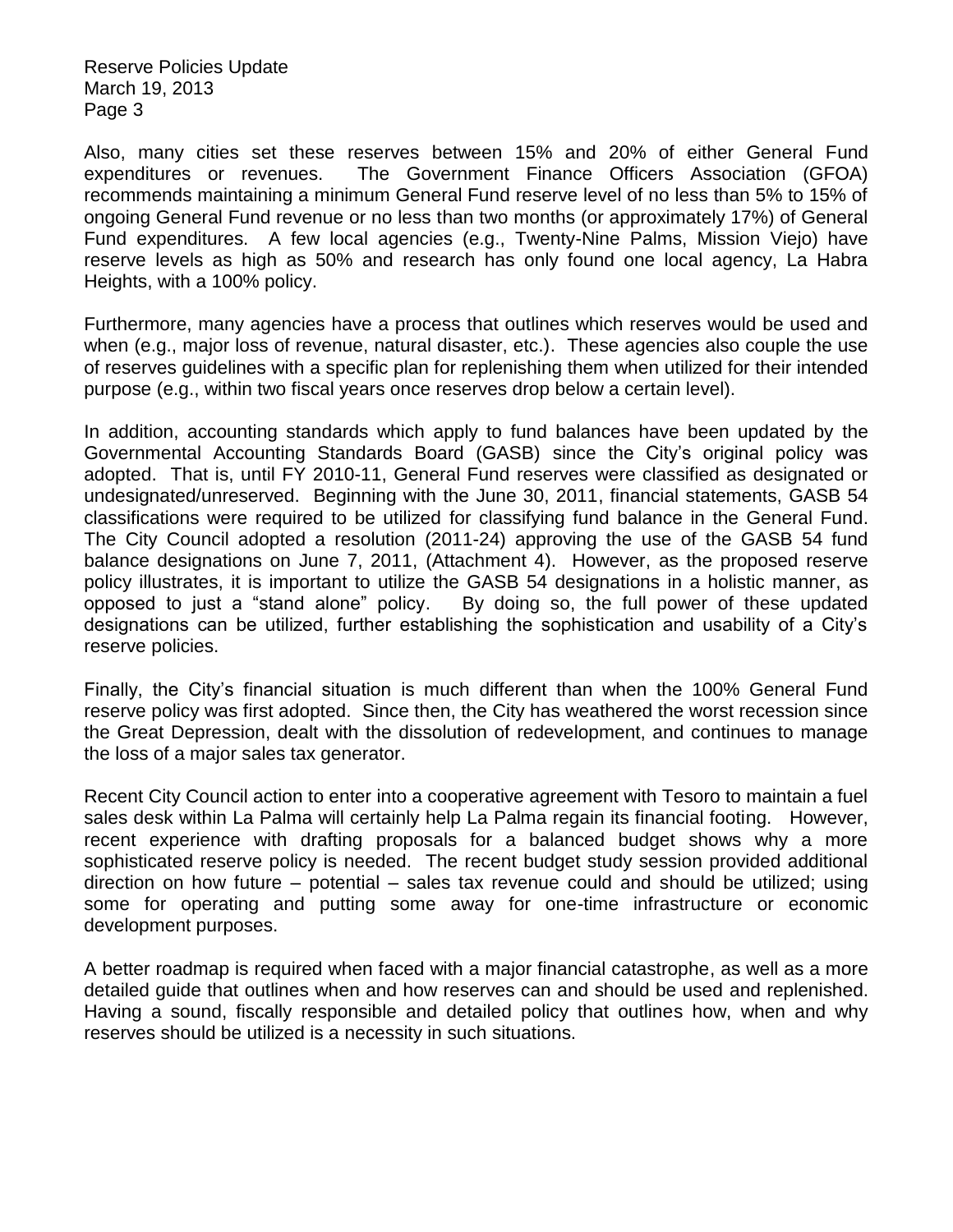#### **ANALYSIS:**

The Finance Department conducted extensive research into reserve policies utilized by other public agencies, with the focus being on California cities. Several good examples were found and the proposed policy (Attachment 1) borrows heavily from a few local agencies.

The proposed reserve policies are intended to:

- Set reasonable and sustainable levels for General Fund reserves
- Fully utilize the power of the GASB 54 reserve classifications
- Establish guidelines and conditions for when portions of the General Fund reserve can and should be utilized
- Establish guidelines for returning General Fund reserves to their prescribed levels if and when utilized for the prescribed reasons and conditions
- Set reasonable and sustainable reserve levels for each of the City's five Internal Service Funds
- Provide information to City Council and Staff by which informed decisions can be made regardless of the economic or financial conditions the City faces

Ultimately, a good policy should help guide decisions, not constrain them. Staff believes the proposed policies (Attachment 1) will serve to guide financial decisions when it comes to establishing and using reserves, while not being so cumbersome or restrictive that decision making is paralyzed.

As noted, GASB Statement No. 54 allows for a robust classification of fund balance. This pronouncement, effective with FY 2010-11 financial statements, allows the City to recognize how fund balance is constituted and isolate funds that are needed for longer-term obligations, discern what funds are restricted for specified purposes, and classify those funds that are unavailable. To accomplish this goal, the City's financial statements for governmental funds can be comprised of up to five distinct fund balance classifications:

- Nonspendable Funds
- Restricted Funds
- Committed Funds
- Assigned Funds
- Unassigned Funds

Each of these classifications is defined more fully in Attachment 3. In short, each classification exists on a continuum of "spendability," beginning with the least available for spending (nonspendable) to unassigned which represents the category having the least restrictions on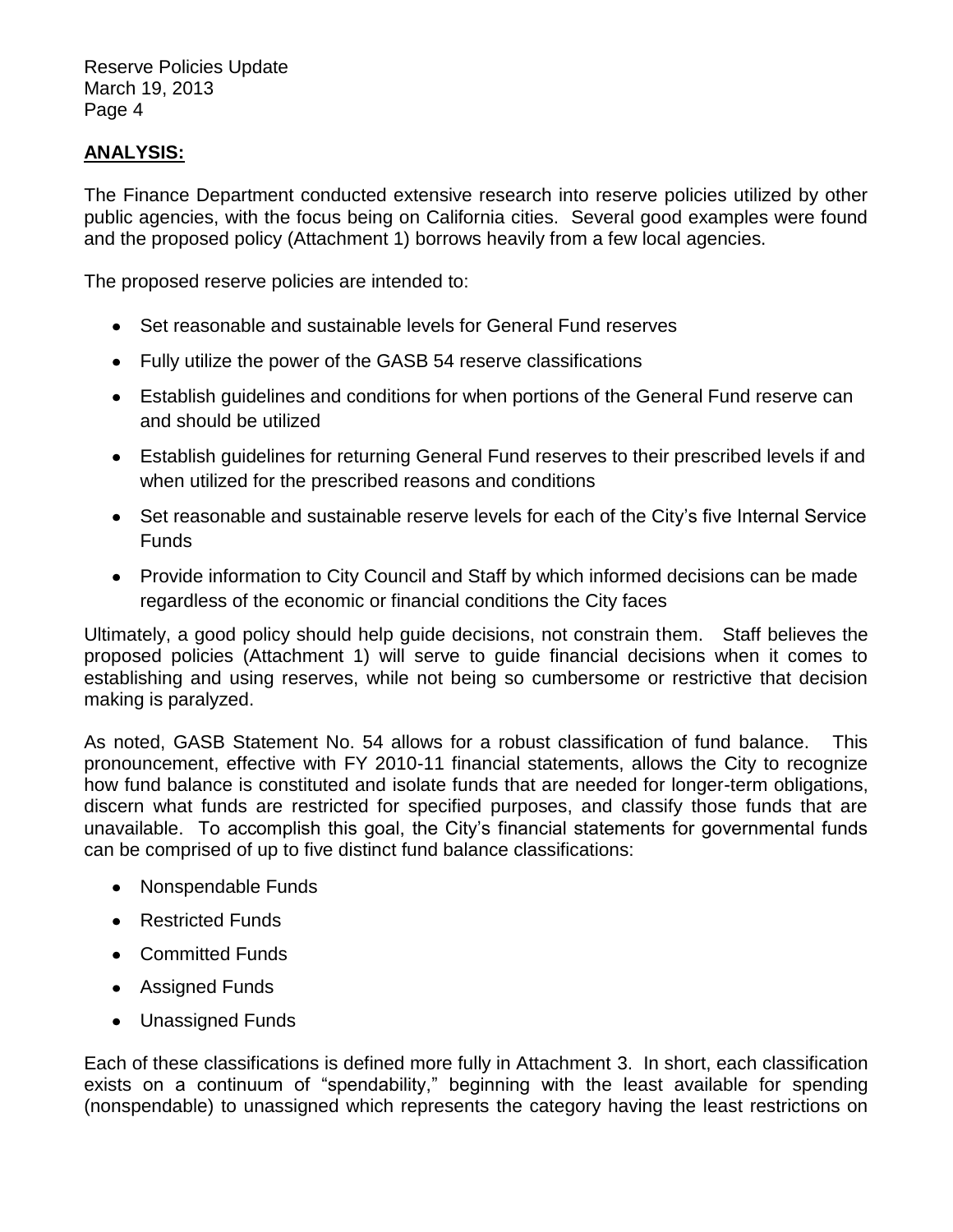spending. Currently, the City of La Palma uses three of the five classifications: nonspendalbe, assigned and unassigned. The recommended reserve policies would add committed to those classifications actively used.

Committed funds require City Council action (i.e., passage of a resolution) to set-aside and ultimately spend. The intent is to place a relatively high threshold on the ability to spend the funds. Not only must the City Council pass a resolution spelling out the purposes for establishing the commitment, but a subsequent resolution would need to be passed in order to use those funds for the intended purpose. Those funds denoted as assigned are done so by the Finance Director. Finally, the unassigned funds are essentially those "left over" once the fund balance is put into the other four categories.

The highlights of the proposed policy can be summarized as follows, as they impact the General Fund and the five Internal Service Funds. The proposed policies introduce a much needed level of sophistication to the policies, moving beyond the current "100% of General Fund expenditures" statement. The highlights of the policy are as follows:

#### **General Fund**

- **Committed Funds**: Creates an Economic Uncertainties reserve established by City Council resolution as part of the annual budget adoption equal to 60% of General Fund expenditures
- **Assigned:** Creates a Capital Projects reserve equal to 40% of General Fund expenditures
- Establishes general reasons for when each of the reserves could and would be used
- Establishes a method for replenishing reserves if and when they drop below their respective levels (i.e., 60% or 40%)
- Creates guidelines for utilizing an excess General Fund reserves beyond the 60% Economic Uncertainties Commitment and 40% Capital Projects Assignment (i.e., use of funds in excess of 100% of General Fund expenditures)

#### **Internal Service Funds**

- Establishes for the first time individual fund balance levels for each of the five Internal Service Funds
- Creates guidelines for how the fund balance level is to be calculated annually for each of the Internal Service Funds based on criteria unique to each fund
- Provides a process for adjusting annual cost allocations in order to maintain the reserve policy levels for each Internal Service Fund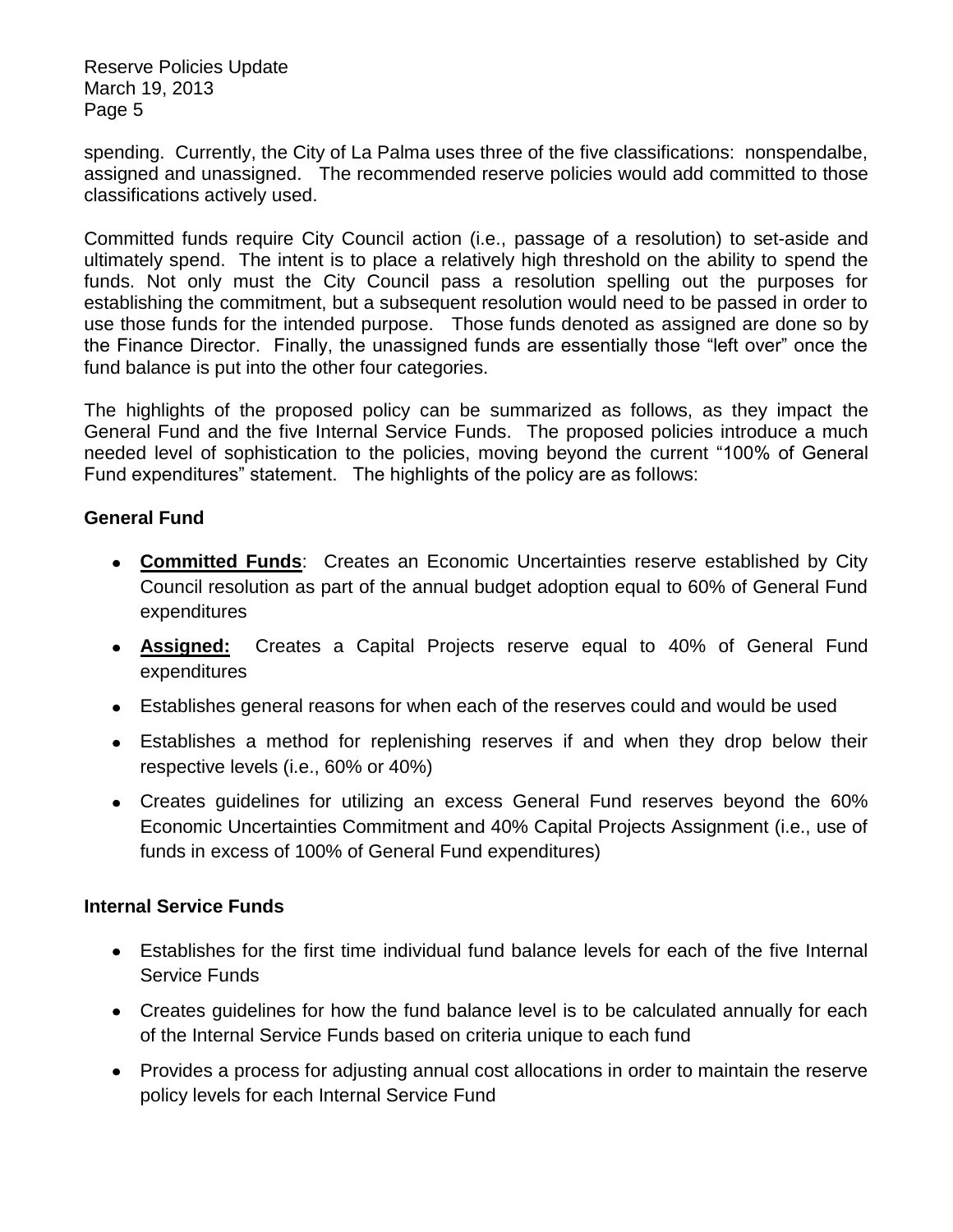#### **CONCLUSION:**

The proposed, updated General Fund and Internal Service Fund reserve policies (Attachment 1) significantly expand the breadth and sophistication of the City's financial policies. The proposed policies, for the first time, create a comprehensive set of guidelines that allow the City Council to better manage La Palma's current and future spendable assets.

These policies, once adopted, will allow for the City's assets to be set aside for very specific uses, while maintaining the General Fund reserve level at the current 100% level. The 100% reserve level is maintained, while simultaneously introducing flexibility and sophistication into the treatment of the reserves by utilizing the GASB 54 classifications of Committed and Assigned to further earmark reserves for specific purposes. These policies also present a general plan for replenishing the reserves in the event they are used and drop below their policy level amounts.

Finally, the proposed policies, for the first time, lay out reserve levels for the City's five internal service funds. The reserve policies for the Internal Service Funds will allow for sufficient fund balance in each fund while minimizing the risk of "over-allocating" to each fund.

#### **FISCAL IMPACT:**

The proposed reserve policies do not have an immediate fiscal impact. Only if the use of reserves, as outlined in the proposed policies, is triggered will there be a fiscal impact.

- **Attachments**: 1. General Fund and Internal Service Fund Reserve Policies
	- 2. Fund Balance Analysis, General Fund and Internal Service Funds, June 30, 2013
	- 3. GASB 54 Fund Balance Classification Definitions
	- 4. City Council GASB 54 Agenda Report and Resolution, June 7, 2011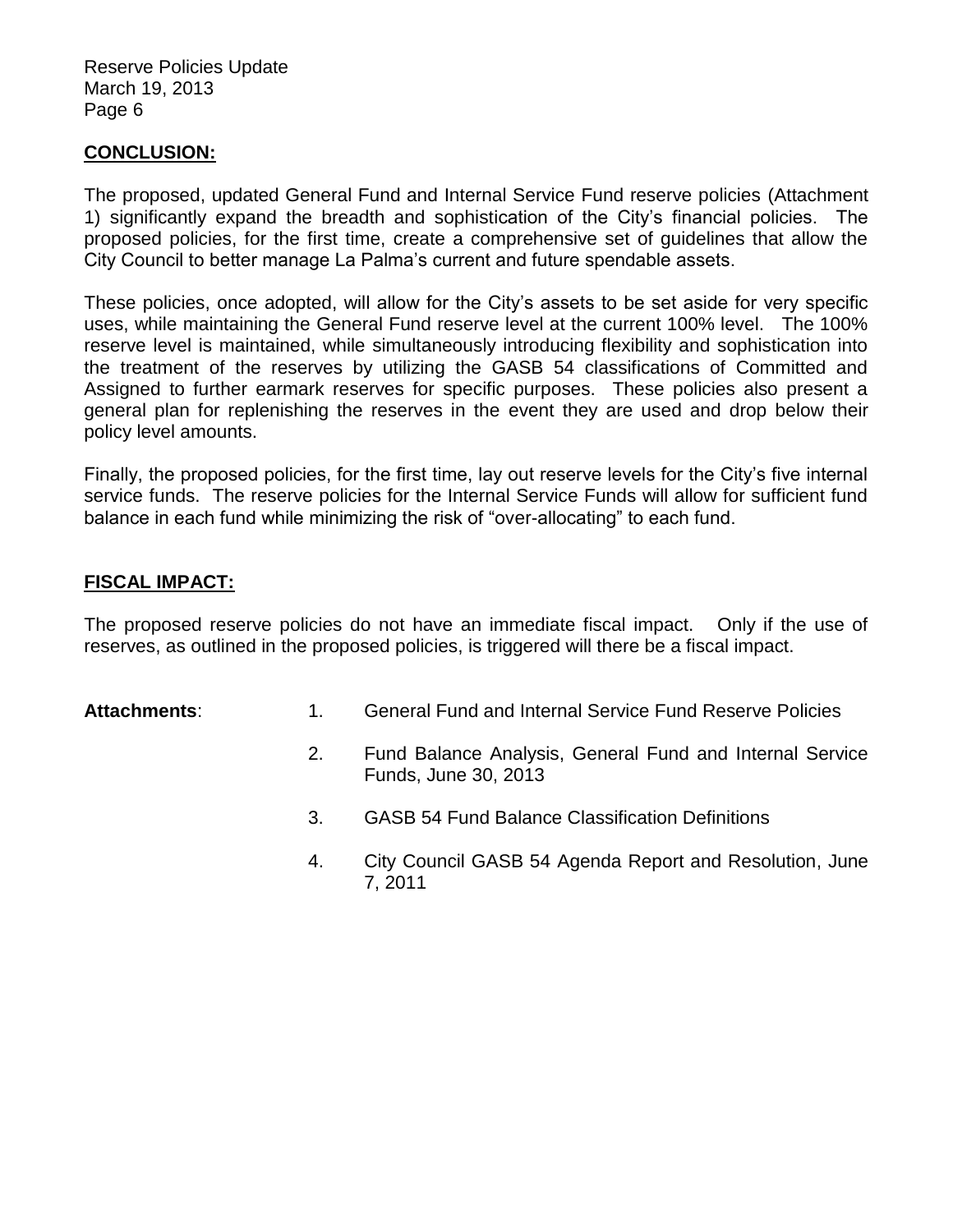

#### **RESOLUTION NO. 2013-\_\_**

# **A RESOLUTION OF THE CITY COUNCIL OF THE CITY OF LA PALMA APPROVING GENERAL FUND AND INTERNAL SERVICE FUND RESERVE POLICIES**

**WHEREAS**, the City Council has routinely adopted Financial Policy Statements as part of the annual budget adoption process, and

**WHEREAS**, it is prudent to have comprehensive policies which address the maintenance and use of reserves in general, and

**WHEREAS**, the City Council has determined that updated policies governing the treatment of reserves for the General Fund and the Internal Service Funds should be in place which supplement and compliment the Financial Policy Statement, and

**WHEREAS**, the reserve policies incorporate by adoption the requirements of Governmental Accounting Standards Board (GASB) Statement No. 54 – Fund Balance Reporting and Governmental Fund Type Definitions as first adopted on June 7, 2011.

**NOW, THEREFORE, BE IT RESOLVED**, that the City Council of the City of La Palma hereby approves the attached "General Fund and Internal Service Fund Reserve Policies" which are in compliance with Governmental Accounting Standards Board Statement No. 54, Fund Balance Reporting and Fund Type Definitions.

**APPROVED AND ADOPTED** by the City Council of the City of La Palma at a regular meeting held on the 19th day of March 2013.

> Steve Hwangbo Mayor

\_\_\_\_\_\_\_\_\_\_\_\_\_\_\_\_\_\_\_\_\_\_\_\_\_\_

ATTEST:

Laurie A. Murray, CMC City Clerk

\_\_\_\_\_\_\_\_\_\_\_\_\_\_\_\_\_\_\_\_\_\_\_\_\_\_\_\_\_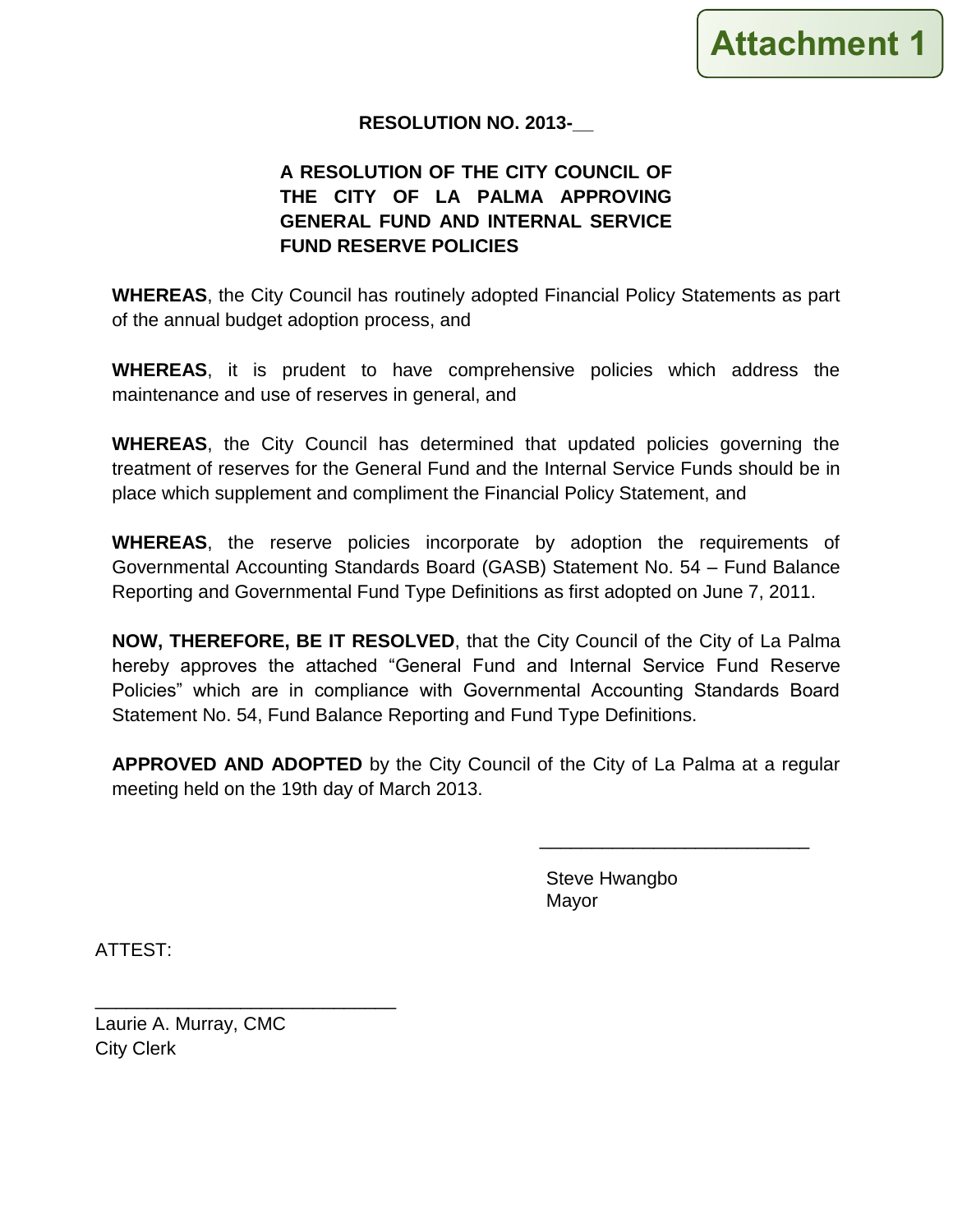STATE OF CALIFORNIA ) COUNTY OF ORANGE ) SS. CITY OF LA PALMA (1)

I, LAURIE A. MURRAY, City Clerk of the City of La Palma, California, DO HEREBY CERTIFY that the foregoing Resolution was adopted by the City Council of said City at a regular meeting of said City Council held on the 19th day of March 2013, and that it was so adopted by called vote as follows:

AYES:

NOES:

Laurie A. Murray, CMC City Clerk

\_\_\_\_\_\_\_\_\_\_\_\_\_\_\_\_\_\_\_\_\_\_\_\_\_\_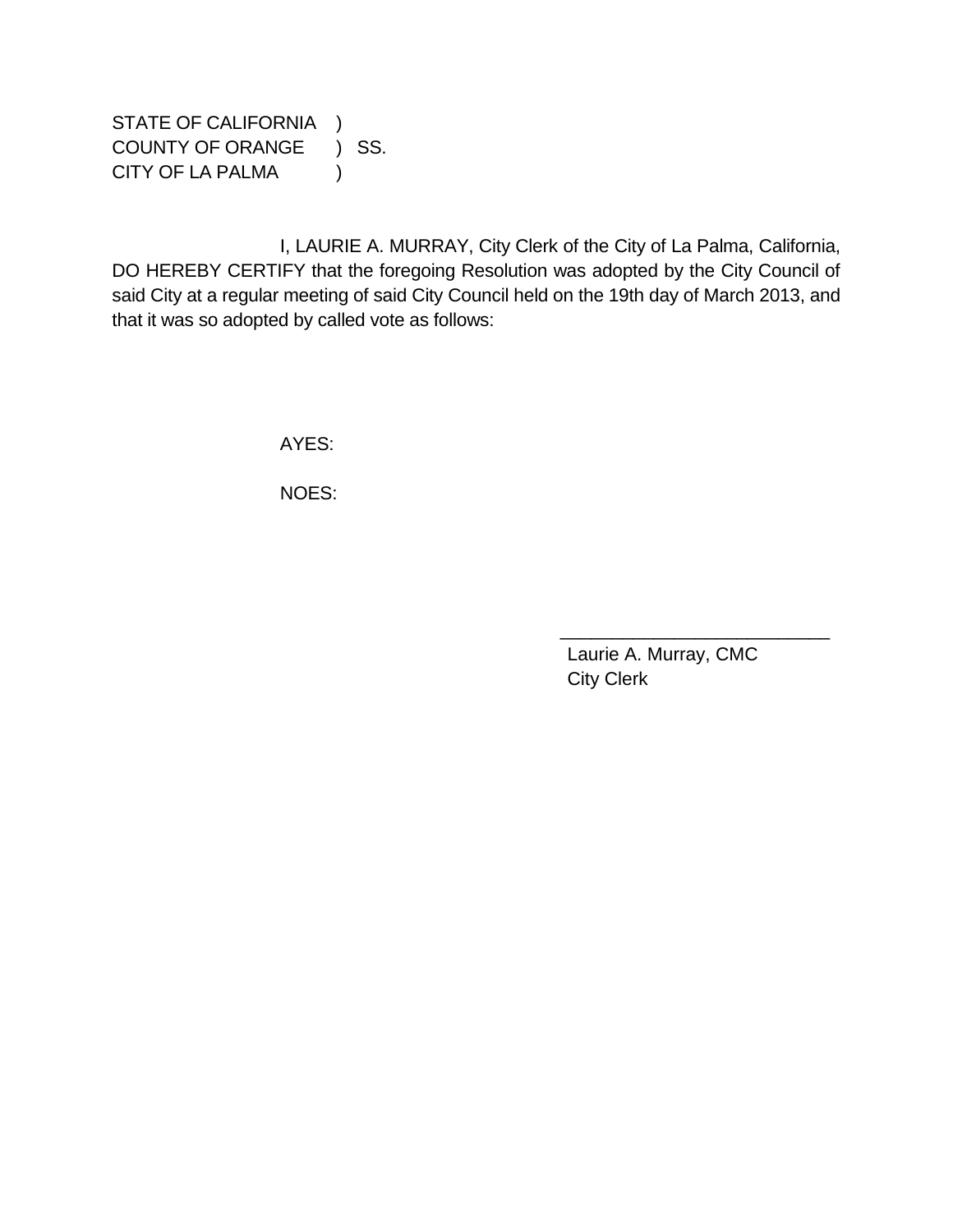# **CITY OF LA PALMA General Fund and Internal Services Funds Reserve Policies**

Fund balance refers to the difference between assets and liabilities in the city's governmental funds balance sheet. This information is one of the most widely used elements of state and local government financial statements. Financial statement users examine fund balance information to identify the available liquid resources that can be used to pay down unfunded liabilities, finance capital improvements, or enhance the overall financial position of the city.

#### **PURPOSE**

The purpose of these policies is to provide guidance on maintaining reasonable levels of reserves in both governmental and proprietary funds, focusing exclusively on the General Fund and the City's five Internal Service Funds. In addition, these policies will help improve financial reporting by establishing fund balance classifications that create a hierarchy based on the extent to which the City is bound to observe spending constraints that govern how the City can use amounts reported in the governmental fund balance sheet. In addition, the policies will help guide current and future allocation levels to the five Internal Service Funds in a manner that maintains reasonable fund balance levels in each, without the funds being "overallocated" in any given fiscal year. As referencing governmental funds, this policy satisfies the requirements of Governmental Accounting Standards Board (GASB) Statement No. 54 and incorporates all previous City Council policies regarding GASB Statement No. 54.

#### **POLICY**

It is the policy of the City of La Palma to identify the various classifications of the City's governmental and proprietary fund balances in its Comprehensive Annual Financial Report (CAFR). These classifications take into consideration the City's long-term infrastructure needs, non-current liabilities, funds necessary to mitigate economic uncertainties, funding that has spending constraints such as grants, and fixed assets that will not easily convert to cash.

The fund balance is a tool the City uses to have an effective long-term financial plan, as well as to ensure sufficient liquidity to meet its financial obligations in the short-term.

#### **OBJECTIVES**

The City of La Palma's Reserve Policies have two primary objectives:

#### 1. **To determine the available liquid resources; and**

#### 2. **To provide the information necessary to make informed financial decisions.**

The fund balance classifications of the City's General Fund are designed to clarify the extent to which the City is bound to honor constraints on the specific purposes for which amounts in the fund can be spent, rather than to simply represent the financial resources available for appropriation. The reserve policies, as applied to the five Internal Service Funds, are designed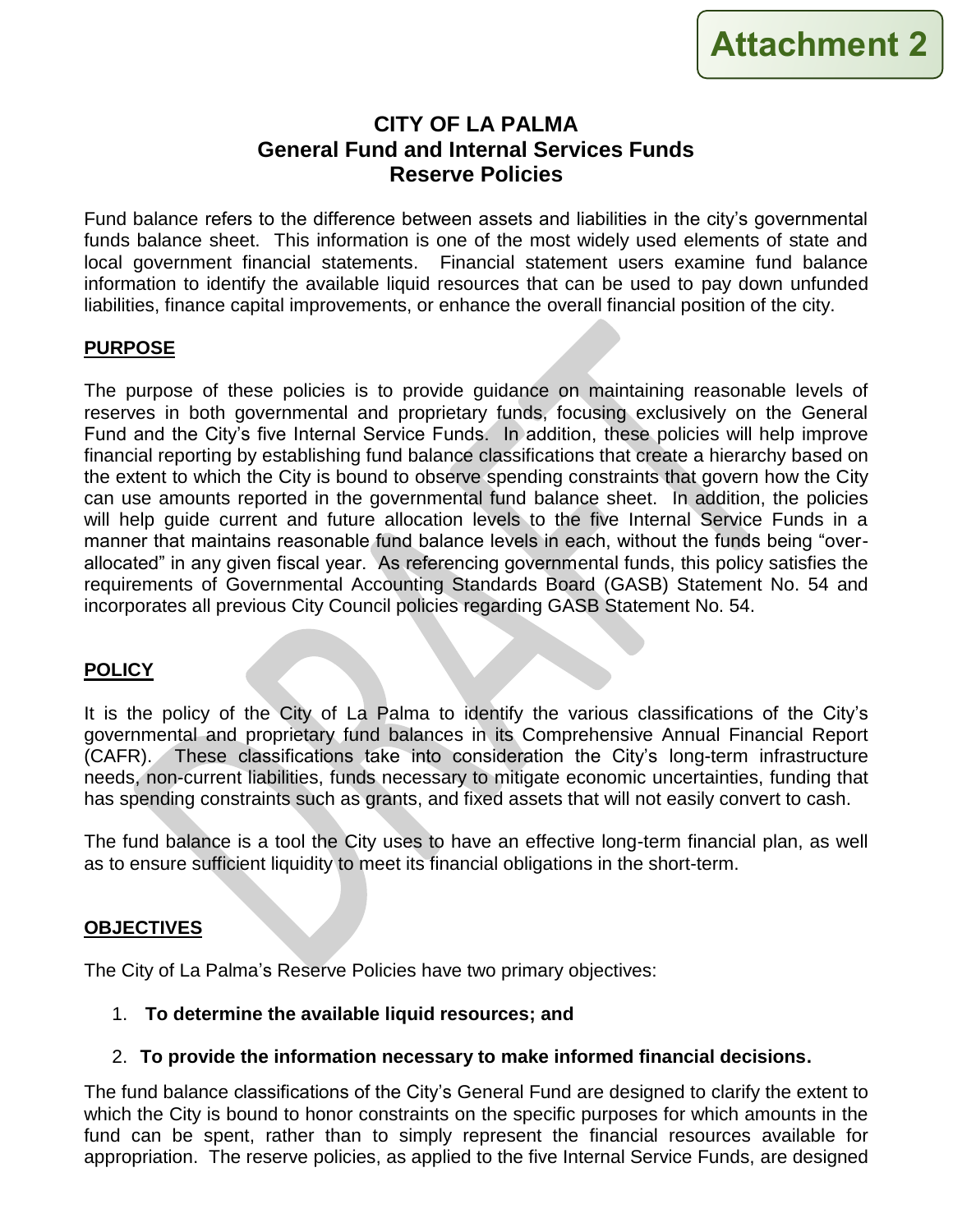to provide guidance on maintaining a reasonable fund balance level in each fund. The goal of internal service funds is to provide enough liquidity in each to meet current as well as longerterm funding needs, while ensuring they are not overly funded to the extent ongoing operations are impaired by over-allocation.

#### **OVERVIEW**

There are three categories of funds per generally accepted accounting principles:

- Governmental funds (e.g., the General Fund, Special Revenue Funds, and Capital Projects Funds)
- Proprietary funds (e.g., water and sewer enterprise funds, vehicle maintenance/replacement, insurance, and related internal service funds)
- Fiduciary funds (e.g., former Community Development Commission funds)

The GASB 54 classifications only apply to Governmental Funds. Therefore, this section will focus exclusively on the General Fund. The following section deals with the City's Internal Service Funds and the various reserve levels in each.

The fund balance is only an approximate measure of liquidity or working capital. Therefore, it is necessary for the City to recognize how fund balance is constituted and isolate funds that are needed for longer-term obligations, discern what funds are restricted for specified purposes, and classify those funds that are not available at all. To accomplish this goal, the City's financial statements for governmental funds are comprised of five fund balance classifications, as spelled out in GASB Statement No. 54:

- Nonspendable Funds
- Restricted Funds  $\bullet$
- Committed Funds
- Assigned Funds
- Unassigned Funds

#### **NONSPENDABLE AND RESTRICTED FUND BALANCE**

The first two classifications are subject to requirements outside the local governing body's control for financial decision-making and planning purposes. "Nonspendable" resources are essentially irrelevant because, by their nature, they are not liquid (i.e., land or similar non-cash assets). "Restricted" resources are of no discretionary value given the restrictions placed upon them by a third-party outside of the City's control (i.e., reserve funds required to be set aside for bond payments). Accordingly, this policy will just briefly describe these two classifications. In addition the City of La Palma only utilizes the "nonspendable" classification since there are no "restricted" funds.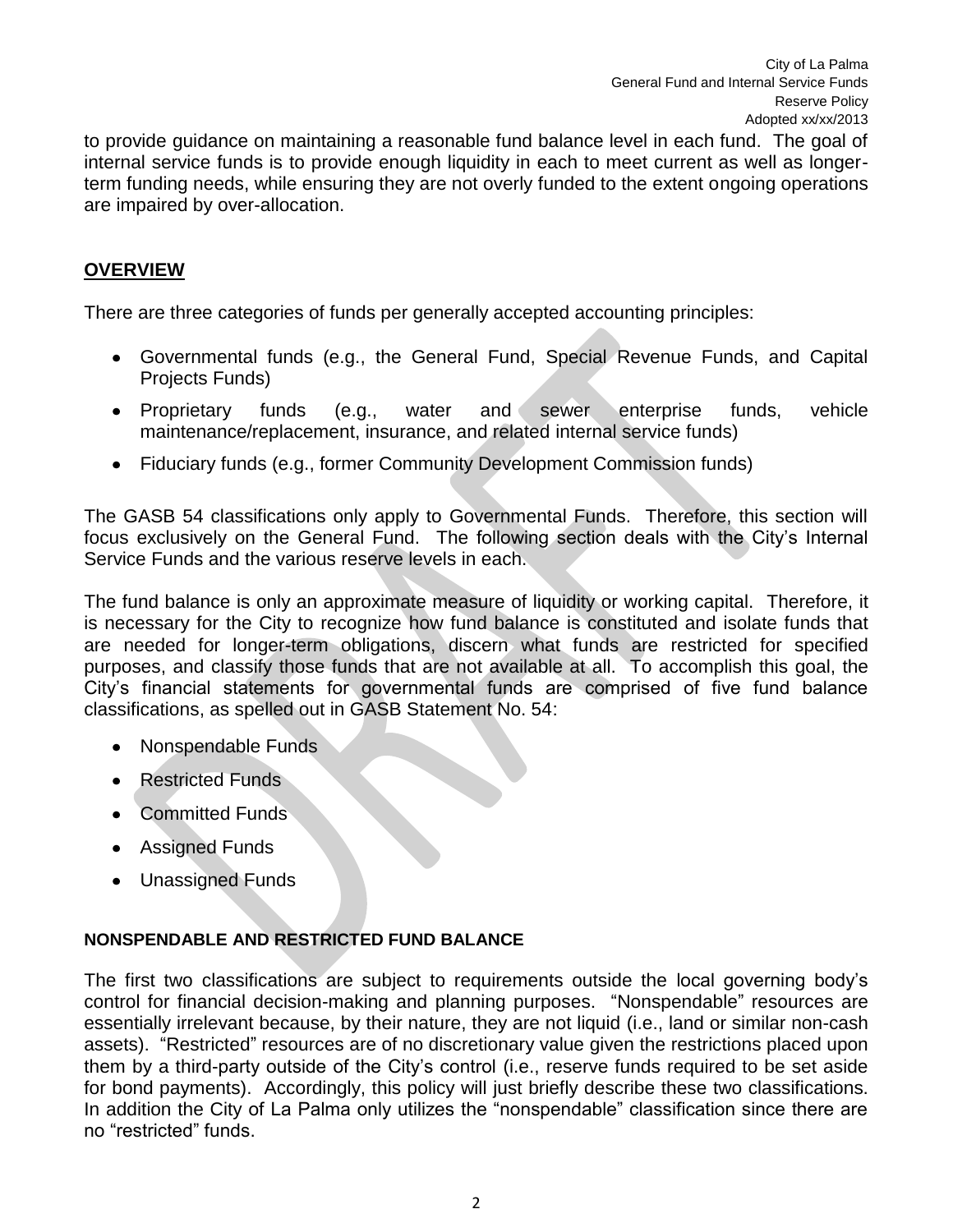#### **Nonspendable Funds**

Some of the assets that are included in determining the City's fund balance are inherently nonspendable:

- Assets that will never convert to cash, such as prepaid items and inventories.
- Assets that will not convert to cash within sixty (60) days from the start of the fiscal year, such as long-term loans receivable, and non-financial assets held for resale.
- Assets that must be maintained intact pursuant to legal or contractual requirements, such as an endowment.

#### **Restricted Funds**

Restricted funds describe the portion of the fund balance that is subject to externally enforceable legal restrictions, these restrictions fall into three (3) categories:

- (i) Restrictions are imposed by parties altogether outside the scope of the City's governance:
	- Creditors (typically through a debt covenant)
	- Grantors (typically state, federal and other governmental agencies)
	- Contributors
	- Other governments.
- (ii) Restrictions that arise when the authorization to raise revenues is conditioned upon the revenue being used for a particular purpose, such as:
	- Gas taxes must be used for street repair
	- Prop C must be used for fixed transit routes
	- Prop A must be used for transit programs
	- Measure R must be used for local street repair

Long-term loans receivable and non-financial assets that are collected can also be considered Restricted if the collected funds are subject to an externally enforceable restriction on how they can be spent.

#### **PROCEDURES**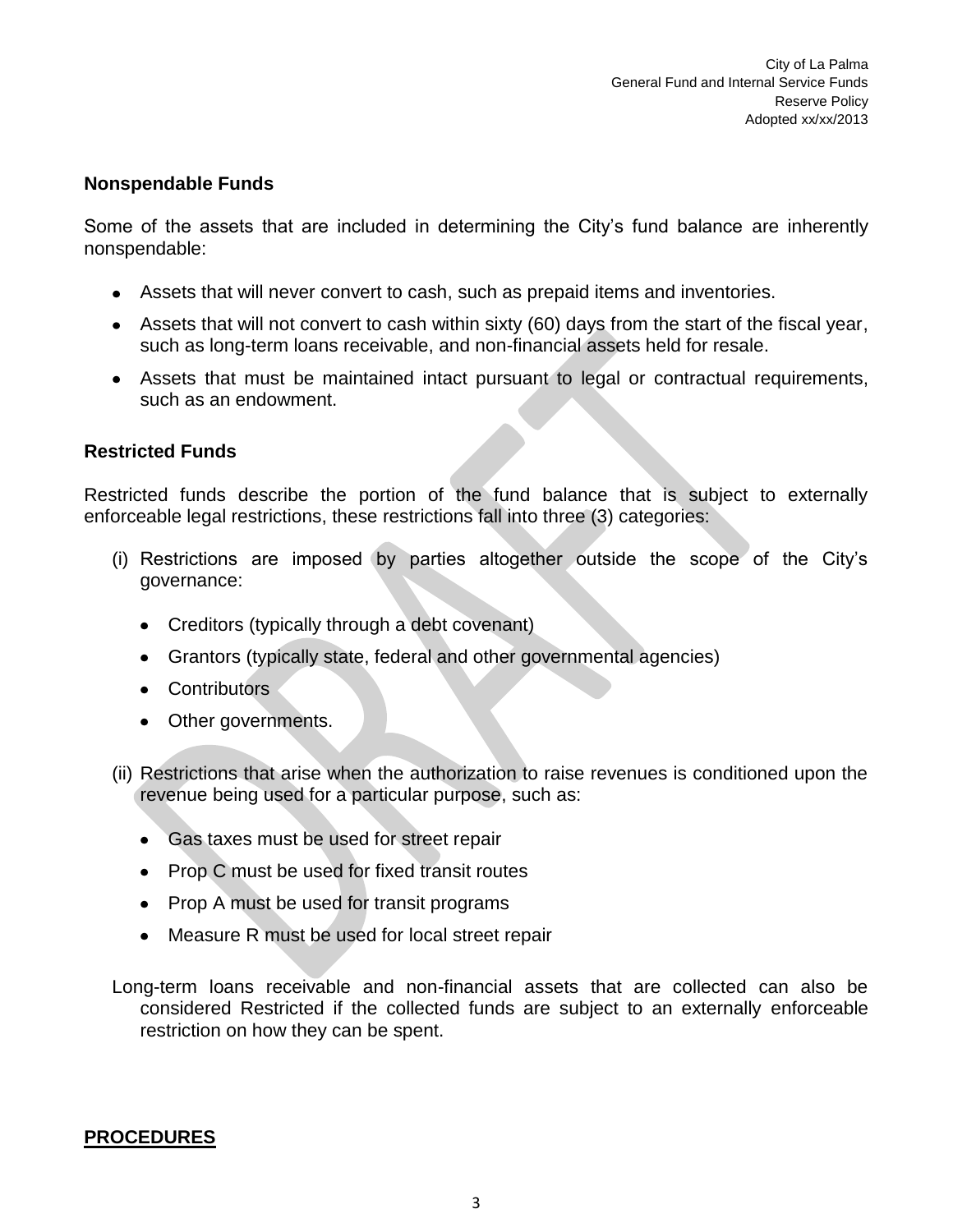This Section provides a comprehensive protocol on what is legally deemed the unrestricted (or spendable) portion of the General Fund fund balance, and the order in which the classifications are spent.

The unrestricted portion of the fund balance is comprised of the General Fund's resources classified as "Committed," "Assigned," or "Unassigned."

#### **UNRESTRICTED (SPENDABLE) FUND BALANCE**

#### **Committed Funds – Economic Uncertainty Reserve**

Committed funds describe the portion of the fund balance that is constrained by limitations imposed by the La Palma City Council. The City Council imposed limitation must occur no later than the close of the reporting period (i.e., end of the fiscal year) and remains binding unless removed under the same manner. A commitment is made by City Council adoption of a resolution that states the amount and purpose of the commitment. This policy requires the commitment to be made as part of the annual budget adoption process.

This reserve policy establishes a commitment for an Economic Uncertainties Reserve equal to an amount calculated as 60% of the General Fund's annual operating expenditures. Appropriations from the Economic Uncertainties Reserve commitment can only be made by formal City Council action.

Generally, appropriations and access to these funds will be reserved for emergency situations. Examples of such emergencies include, but are not limited to:

- Reduction in revenue equal to or greater than 20% of adopted General Fund appropriations
- An unplanned, major, catastrophic event such as a natural disaster requiring expenditures over 10% of General Fund adopted appropriations
- Unfunded and/or unpredictable State or Federal legislative or judicial mandates
- Any other unforeseen event that causes the City to expend funds in excess of 10% of General Fund adopted appropriations

#### **Assigned Funds**

Assigned funds describe the portion of General Fund reserves that reflect the use of resources by the La Palma City Council intended for unprogrammed and/or unfunded capital and infrastructure projects.

This reserve policy establishes an assignment for unprogrammed/unfunded capital and infrastructure projects equal to an amount calculated as 40% of the General Fund's annual operating expenditures. These Assigned funds are set aside for major emergency or unexpected repairs of the City's streets, hardscape, facilities, communication and technology systems, or other City-owned property. In addition, this reserve amount can be utilized by the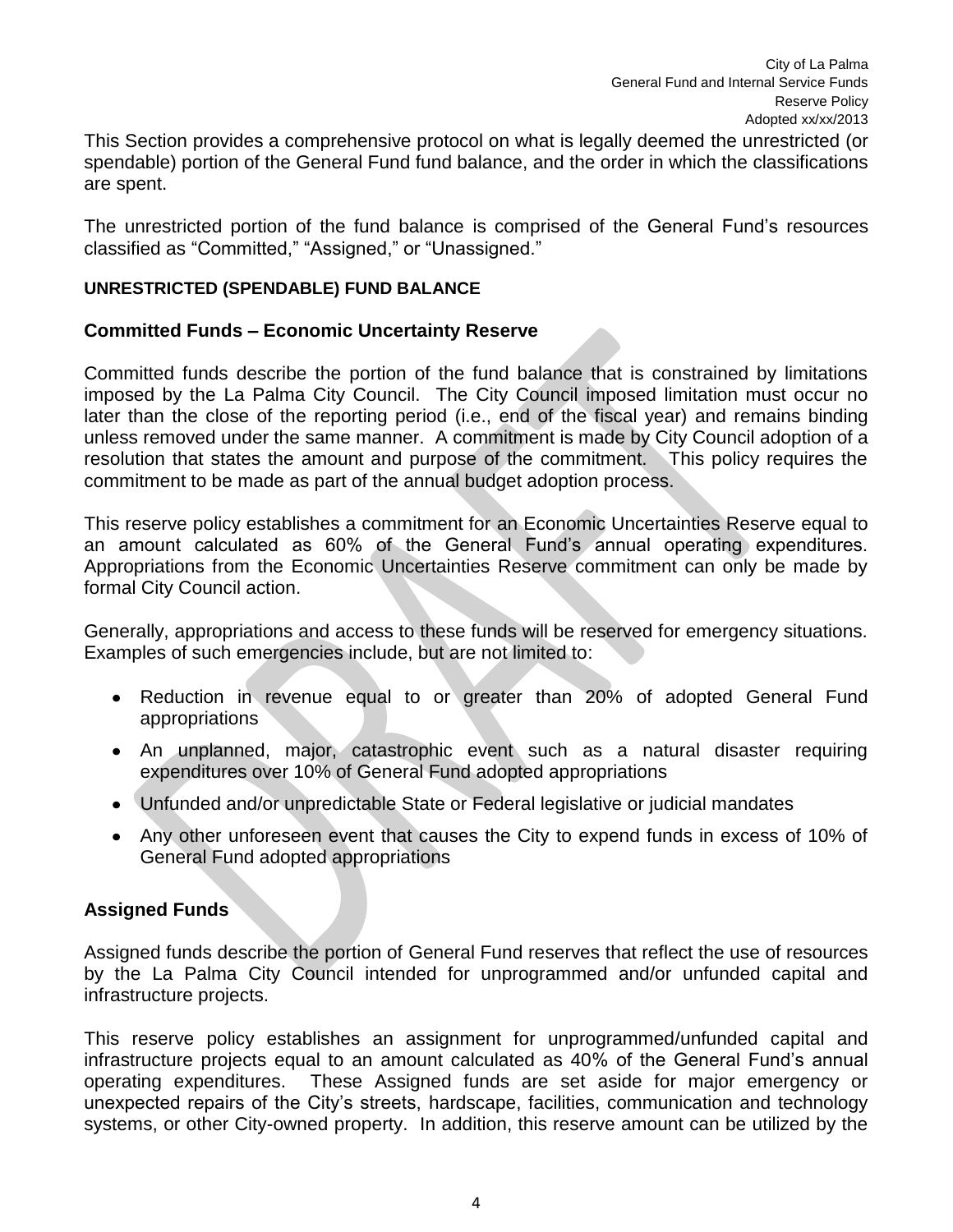City Council for funding infrastructure or capital projects which are not part of the approved Capital Improvement Program (CIP) (i.e., unfunded projects).

#### **Unassigned Funds**

The General Fund may have net resources in excess of what is classified in one of the four previous categories. This amount is presented as the unassigned fund balance. Only the general Fund can report a positive unassigned fund balance; however, all governmental funds can report a negative unassigned fund balance.

This policy logically dictates that any amount of fund balance classified as "unassigned" is in excess of 100% of General Fund expenditures since the "committed" and "assigned" amounts equal 100% of General Fund expenditures. This policy allows for "unassigned" funds in excess of 100% of General Fund expenditures and places no specific restrictions on their use. In general, the City Council could choose to utilize "unassigned" fund balance for one-time projects in a given fiscal year, such as technology upgrades, infrastructure improvements, economic development efforts, or other such one-time uses.

#### **Use of Resources**

In circumstances when an expenditure is made for a purpose for which amounts are available in multiple fund balance classifications, the order of allocation of these available funds is first restricted, second committed, third assigned, and lastly unassigned amounts.

#### **REPLENISHMENT OF COMMITED AND/OR ASSIGNED RESERVES**

In keeping with the principles discussed in this policy, when either Committed or Assigned funds are utilized for their specific, intended purposes, and the levels fall below the policy levels (60% for Committed and 40% for Assigned), the City Council, will develop a reserve replenishment plan to return the reserves to their policy levels. This plan will seek to return the Committed and/or Assigned reserves to their policy levels within one (1) to three (3) years, per City Council direction.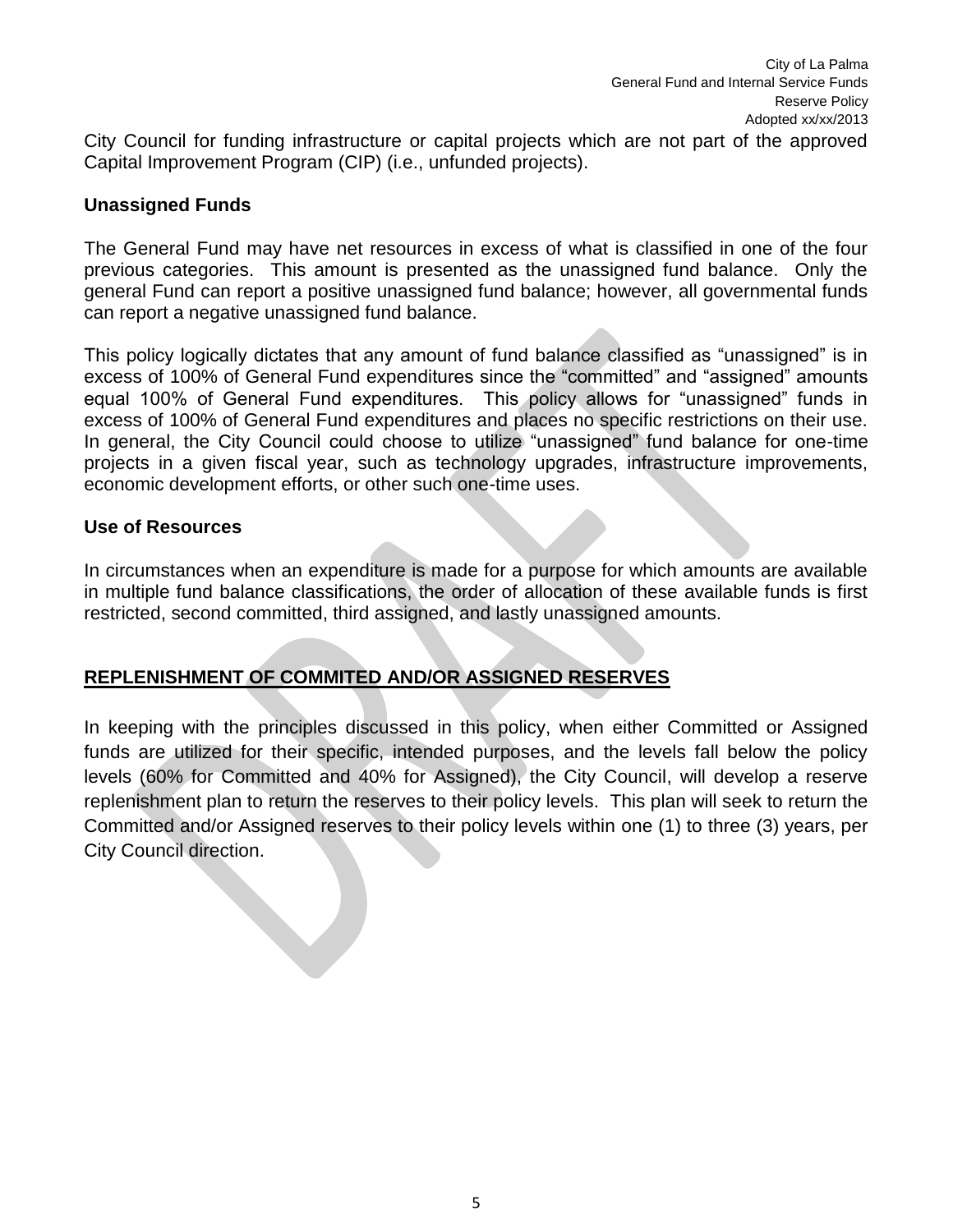# **INTERNAL SERVICE FUND RESERVES**

Internal service funds are used to centrally manage and account for specific program activity in a centralized fund. The revenue (resources) for these funds generally comes from internal charges to Departmental operating budgets, based on different allocation methods depending on the internal service provided. Each of these internal service funds are classified as Proprietary funds in the City's annual financial statements (Certified Annual Financial Report, CAFR). These funds have several functions:

- Normalizing departmental budgeting for programs and uses that have life cycles greater than one fiscal year, helping to facilitate level budgeting for expenditures that could be erratic from year to year (such as vehicles or technology replacement)
- Serve as a repository of a reasonable amount of savings to utilize for long-term asset replacement and/or funding liabilities
- Enable appropriate distribution of citywide costs to individual Departments and programs, which more readily establishes the true costs of various operations

The City of La Palma has five (5) Internal Service Funds:

- Employee Benefits
- Insurance
- Vehicle Maintenance and Replacement
- Facilities Maintenance and Replacement
- Technology Maintenance and Replacement

The guiding purpose of each fund is to gather enough resources to meet annual expenses as well as maintain a reasonable fund balance for contingency purposes. Therefore, this policy will enumerate minimum fund balance levels for each internal service fund based on specific fund-type metrics. The intent of this policy is twofold:

- **1. To ensure sufficient resources exist in each internal service fund to pay for annual, ongoing expenses while maintaining a reasonable reserve to fund replacement purchases (i.e., annual vehicle replacement); and,**
- **2. Establish a fund balance level for each fund that is reasonable and prevents the over-accumulation of resources beyond what is needed for normal operating needs plus any amount required for emergency or contingency needs.**

#### **PROCEDURES**

The following procedures will be utilized to establish reserve levels for each of the five Internal Service Funds: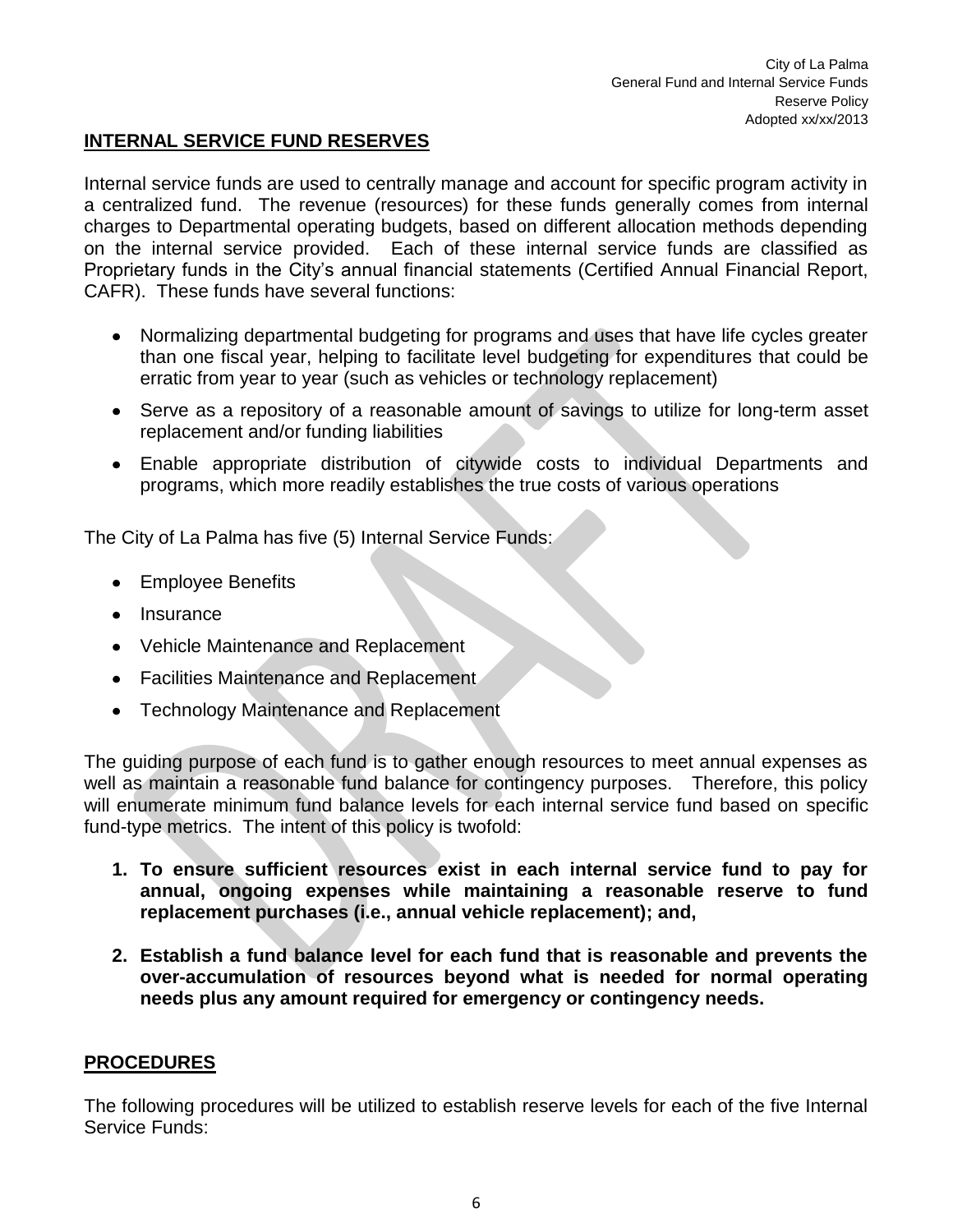#### **Employee Benefits**

This fund allocates all of the costs related to maintaining a highly functioning full-time and parttime work force. Some of the major expenses allocated to each Department and Program through this fund are: CalPERS retirement, health insurance, dental insurance, workers compensation, tuition reimbursement, and other Human Resources management expenses (e.g., training).

This policy states that the fund balance level for the Employee Benefits fund will be calculated using the total amount of compensated absences, as noted in the CAFR "Statement of Net Assets." This amount represents the total outstanding liability of all accrued employee vacation and sick time. Furthermore, while the CAFR "Statement of Net Assets" lists this liability as that "due within one year" versus "due beyond one year," it is prudent to establish a fund balance level based on the total amount of compensated absences, regardless of when the liability can reasonably be expected to be converted to an expense.

Using "compensated absences" as a measurement for appropriate fund balance allows for one type of liability to be covered. Being able to show how the "compensated absences" liability could be fully covered, if in the highly unlikely scenario the entire amount needed to be converted to an expense, is a useful metric upon which to base a reserve level policy.

#### **Insurance**

This internal service fund is responsible for allocation costs related to the City's insurance coverage. The City of La Palma is a member of the California Joint Powers Insurance Authority (CJPIA). This pooled insurance joint powers authority (JPA) allows La Palma, as a small city, to receive insurance coverage at a reasonable amount.

Therefore, this policy establishes a reserve amount equal to three times the annual insurance expenses of the immediately preceding fiscal year. This reserve level provides sufficient funding to cover annual insurance expenses while providing additional funds for any unseen, emergency needs (i.e., contingency reserve) such as an adverse legal judgment, a large onetime deductible payment, or other similar one-time expense. It should be noted that the City's General Fund Economic Uncertainties Commitment (as established in this policy) could also be utilized as a further source of funds in the event of a large insurance related claim.

#### **Vehicle Maintenance and Replacement**

The City has a fleet of rolling stock and other equipment that is maintained and replaced through the Vehicle internal service fund. The City's Police, Public Works, and Recreation and Community Services Departments comprise the largest users of and contributors to the Vehicle internal service fund. This fund receives operating resources from Departments in order to provide for equipment maintenance (annual ongoing costs) and to fund the regular replacement of major pieces of equipment (primarily rolling stock) at their economic obsolescence.

This policy establishes a reserve level equal to one-third (33%) of the replacement value of all rolling stock. The definition of rolling stock includes such equipment as Police patrol vehicles,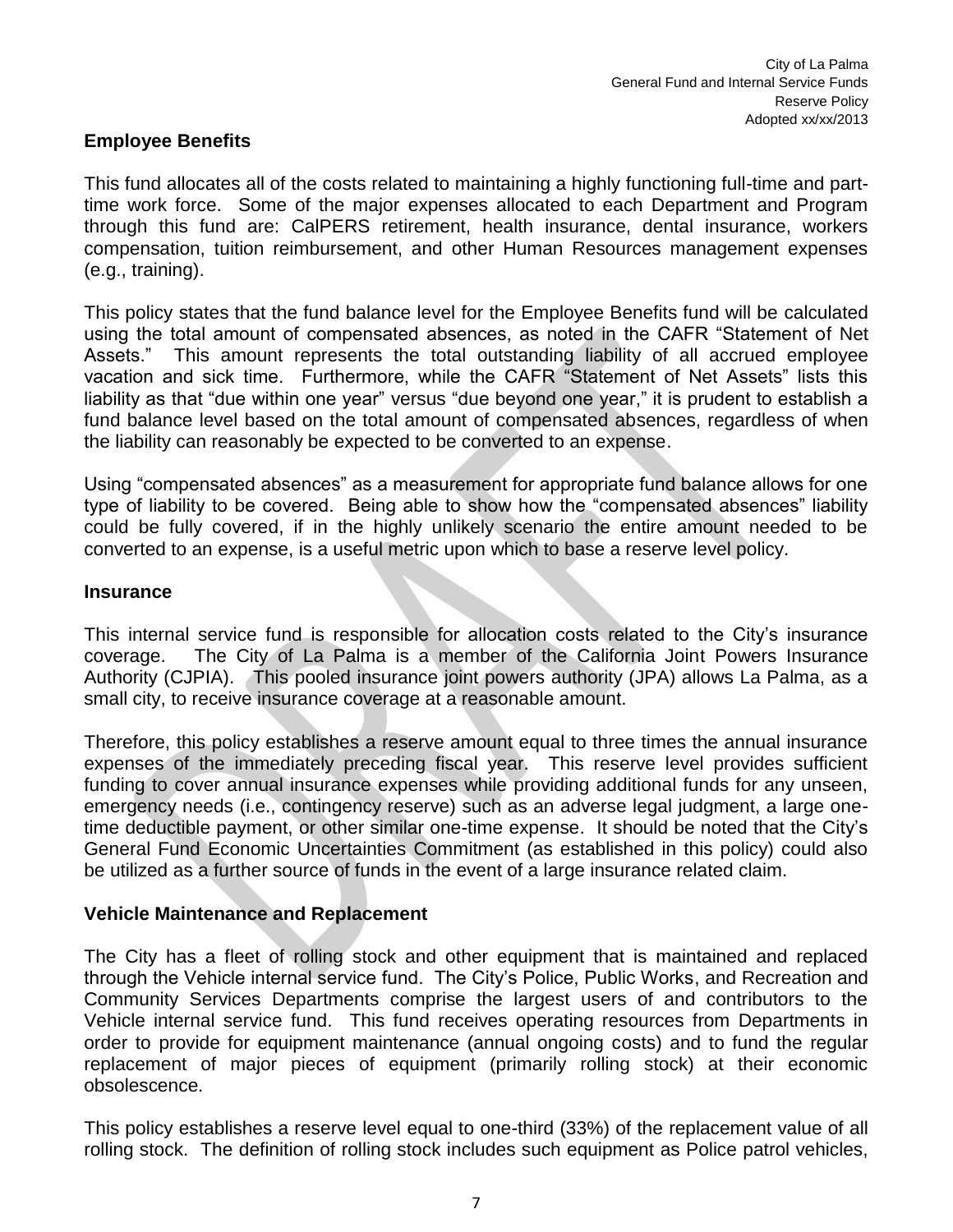City of La Palma General Fund and Internal Service Funds Reserve Policy Adopted xx/xx/2013

Public Works utility trucks, and Recreation and Community Services utility vehicles. The replacement value shall be that updated and used annually as part of the budget development process. This metric was chosen since the average, annual total replacement value of vehicles for the past seven years has been approximately \$200,000. The one-third of the replacement value reserve level would actually be three times higher than this seven year historical actual expenditure amount. Setting the reserve level at one-third of the replacement value of all rolling stock will provide sufficient funds should there be a need for a one-time, larger than normal expenditure related to fleet services.

#### **Facilities Maintenance and Replacement**

The Facilities internal service fund is responsible for costs related to routine maintenance (i.e., custodial services) and major rehabilitation (i.e., roof replacement) of City Hall, Police Building and Central Park offices and community center The City maintains a long-term, facilities master plan that is utilized to guide long-range budgeting for major building expenses.

This reserve policy establishes a fund balance level for the Facilities internal service fund equal to a rolling six-year average of actual Maintenance and Operations expenses, updated annually. This metric is chosen in order to provide a long-enough historical expenditure level that includes routine as well as some non-capital, one-time emergency expenditures. Using a six-year rolling average levels out annual operating and maintenance expenditures.

In addition, there is established a contingency amount equal to half of the rolling six-year average of actual Maintenance and Operations expenses. This contingency amount could be utilized to fund non-routine rehabilitation projects. It should be noted that normal practice is to also utilize the Capital Outlay Reserve (COR) fund to pay for non-routine facilities capital projects. The purpose of the contingency reserve is to set aside additional capital funding that can be used in addition to COR funds.

#### **Technology Maintenance and Replacement**

The City's computer network, communications system (i.e., telephone), desktop and peripheral hardware, and technology software expenses are accounted for in the Technology internal service fund. This fund is utilized for periodic replacement of desktop computers, the annual expense related to enterprise-wide software licenses (i.e., Microsoft Office), upgrades to servers and networks, and maintenance and upkeep of the communications (i.e., telephones) system.

The reserve level established for this internal service fund shall be the full replacement value of the City's entire technology network, as determined annually through the budget development process. Choosing this reserve level metric does not suggest the funds would be use to completely replace the technology in use. Instead, it is a useful measure to allow for periodic upgrades and enhancements to the City's collection of information and communications technology, while also providing sufficient funds to meet annual operating costs.

#### **REPLENISHMENT OF INTERNAL SERVICE FUND RESERVE LEVELS**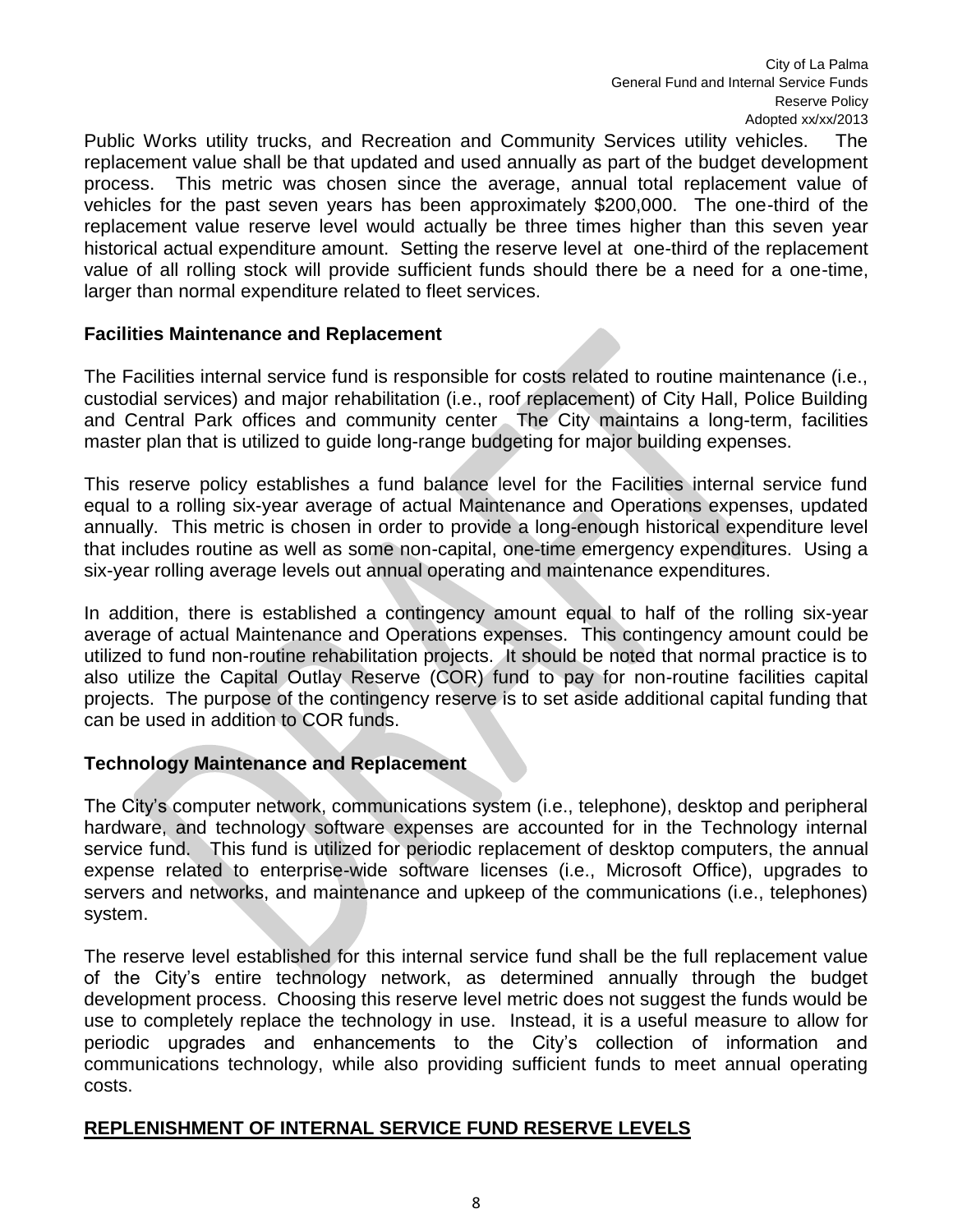City of La Palma General Fund and Internal Service Funds Reserve Policy Adopted xx/xx/2013

In keeping with the principles discussed in this policy, when the reserve level of any Internal Service Fund falls below the policy levels as outlined here, the Finance Director will adjust allocations to those Internal Service Fund which have insufficient reserve levels beginning with the immediately succeeding fiscal year from when the reserve deficiency occurs. Allocation levels will be adjusted through the budget process in a manner that seeks to return the Internal Service Fund reserves to their policy levels within one (1) to three (3) years.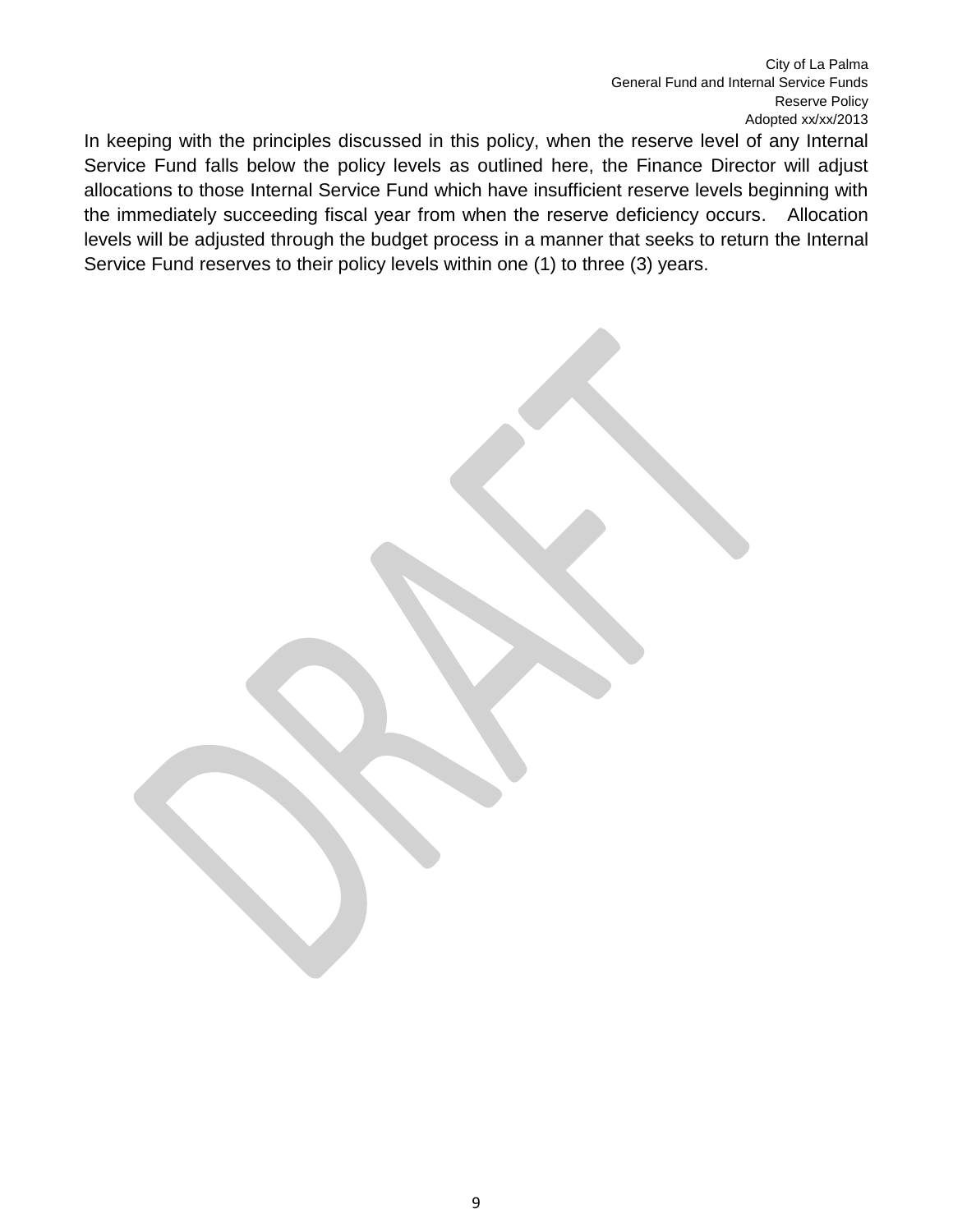#### **SUMMARY**

#### **Components of the Fund Balance**

#### Nonspendable Fund Balance

- Inherently nonspendable
- Portion of net resources that cannot be spent because of their form
- Portion of net resources that cannot be spent because they must be maintained intact

#### Restricted Fund Balance

- Externally enforceable limits on use
- Limitations imposed by creditors, grantors, contributors, or laws and regulations of other governments
- Limitations imposed by law through constitutional provisions or enabling legislation

#### Committed Fund Balance

- Council/Agency Self-imposed Limitations set in place prior to the end of the fiscal year
- Limitation imposed at highest level of decision making that requires formal action at the same level to remove

#### Assigned Fund Balance

- Limitation resulting from intended use
- Intended use established by the Finance Director

#### Unassigned Fund Balance

- Total fund balance in the General Fund in excess of nonspendable, restricted, committed and assigned fund balance (surplus)
- Excess of nonspendable, restricted, and committed fund balance over total fund balance (deficit)

#### Use of Fund Balance

- Restricted
- Committed
- Assigned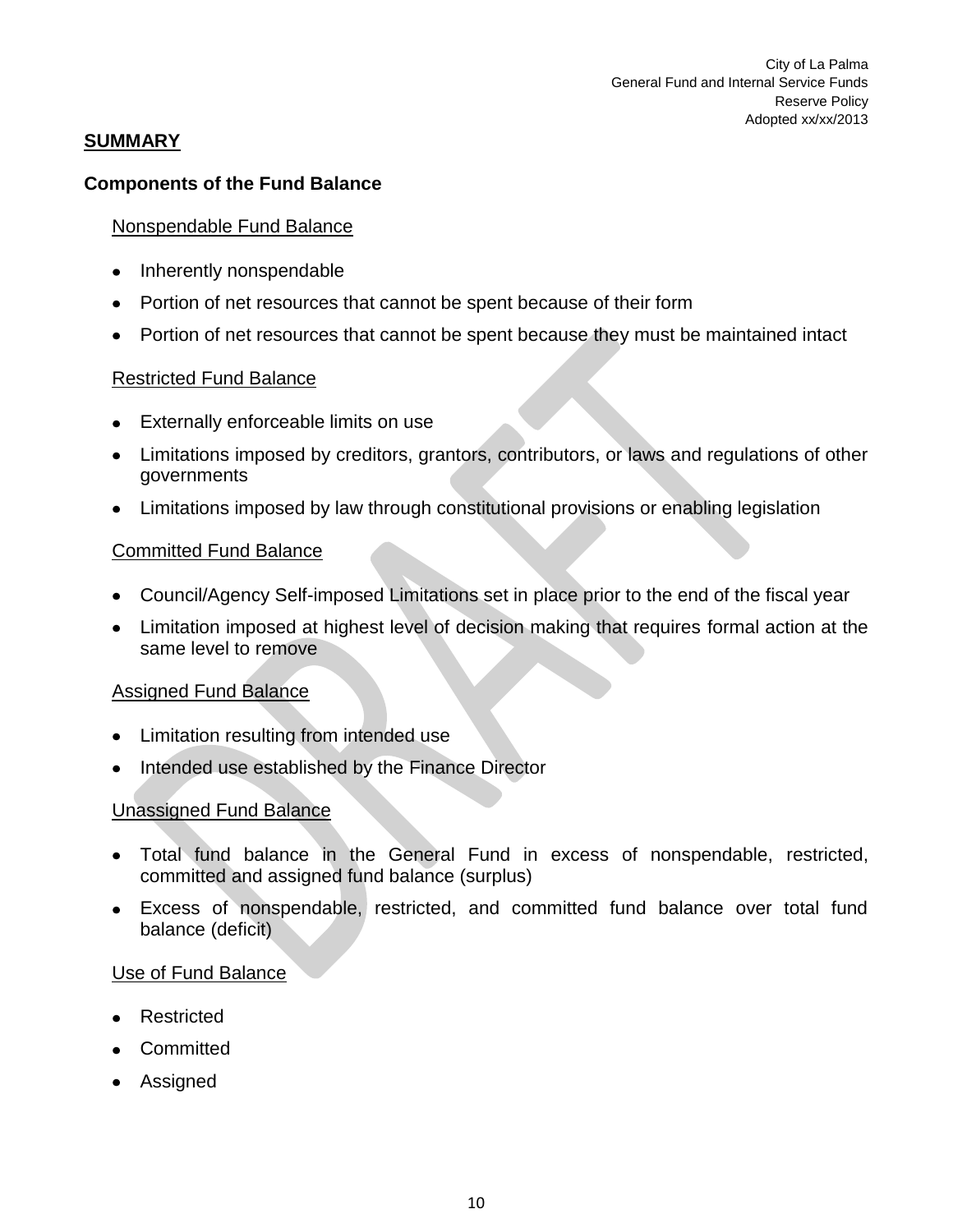# **GLOSSARY**

State and local governments use three broad categories of funds: *governmental* funds, *proprietary* funds, and *fiduciary* funds.

**Governmental** funds include the following.

- *General* fund. This fund is used to account for general operations and activities not requiring the use of other funds.
- *Special revenue* funds are required to account for the use of revenue earmarked by law for a particular purpose. State and federal fuel tax revenues require special revenue funds, because federal and state laws restrict these taxes to transportation uses.
- *Capital projects* funds are used to account for the construction or acquisition of fixed assets such as buildings, equipment and roads. Depending on its use, a fixed asset may instead be financed by a special revenue fund or a proprietary fund. A capital project fund exists only until completion of the project. Fixed assets acquired and long-term debts incurred by a capital project are assigned to the government's *General Fixed Assets* and *Long-Term Debits*.
- *Debt service* funds are used to account for money that will be used to pay the interest and principal of long-term debts. Bonds used by a government to finance major construction projects, to be paid by tax levies over a period of years, require a debt service fund to account for their repayment.

The debts of special assessment and proprietary funds are serviced within those funds, rather than by a separate debt service fund.

*Special assessment* funds account for public infrastructure improvements financed by special levies against property holders. Sidewalk and alley repairs often rely on special assessments.

**Proprietary** funds include the following.

- *Internal service* funds are used for operations serving other funds or departments within a government on a cost-reimbursement basis. A printing shop, which takes orders for booklets and forms from other offices and is reimbursed for the cost of each order, would be a suitable application for an internal service fund.
- *Enterprise* funds are used for services provided to the public on a user charge basis, similar to the operation of a commercial enterprise. Water and sewage utilities are common examples of government enterprises.

**Fiduciary** funds are used to account for assets held in trust by the government for the benefit of individuals or other entities. The employee pension fund, created by the State of Maryland to provide retirement benefits for its employees, is an example of a fiduciary fund. Financial statements may further distinguish fiduciary funds as either *trust* or *agency* funds; a trust fund generally exists for a longer period of time than an agency fund.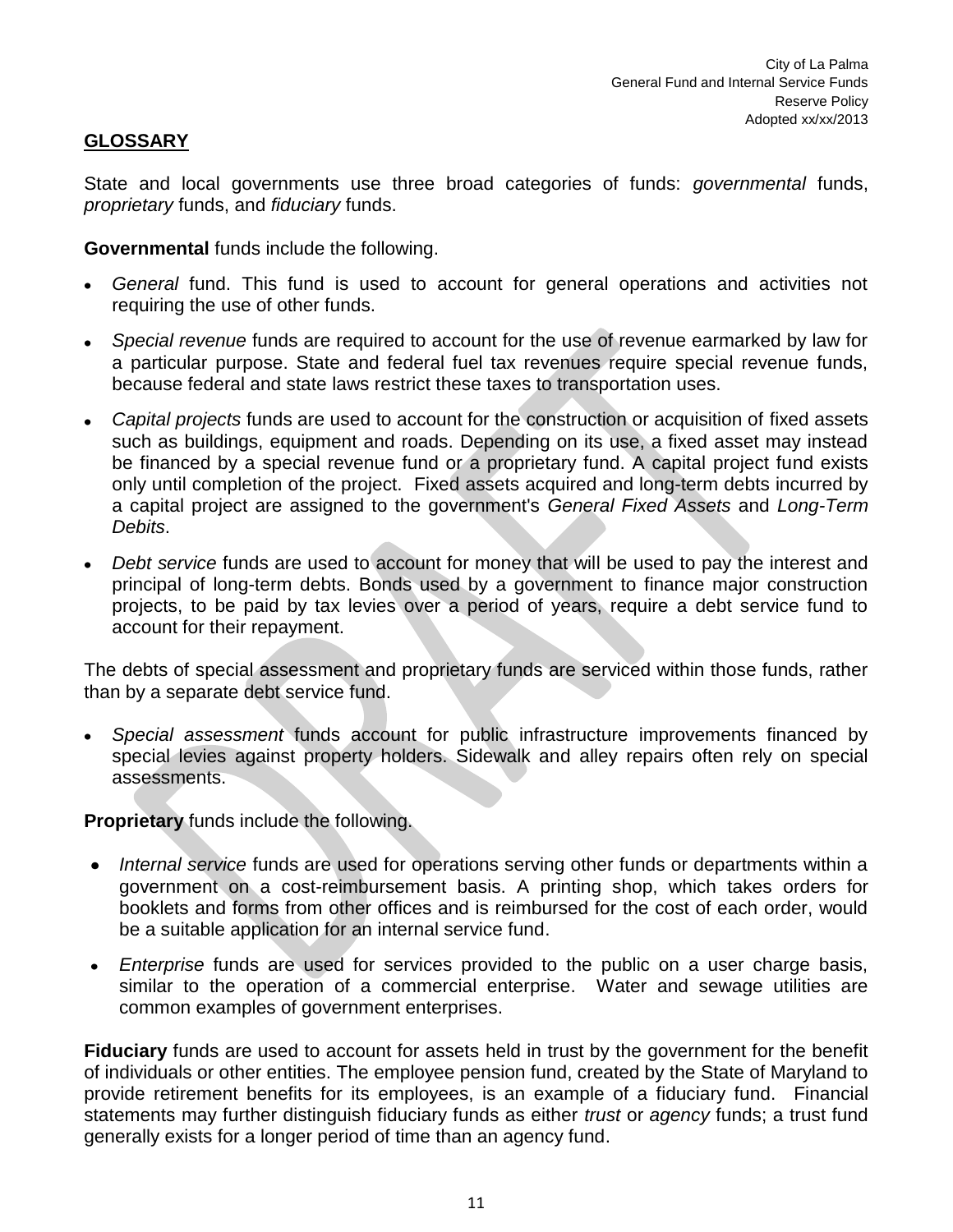

# **GENERAL FUND RESERVES: CURRENT POLICY vs. RECOMMENDED POLICY**

**SHOWING PROJECTED ENDING RESERVES USING POLICY CLASSIFICATIONS**

| GENERAL FUND RESERVES at 06/30/2013:  CURRENT CLASSFICATION AND RESERVE POLICY |                      |  |
|--------------------------------------------------------------------------------|----------------------|--|
| Nonspendable                                                                   | 915,758              |  |
| Restricted                                                                     |                      |  |
| Committed                                                                      |                      |  |
| Assigned                                                                       | $4.541.983$ $\leq 1$ |  |
| Unassigned                                                                     | 9,289,212            |  |
|                                                                                | 14,746,953           |  |
| Spendable (Net Nonspendable)                                                   | 13,831,195           |  |
| GF FY 2012-13 Projected Revenue                                                | 9,648,405            |  |
| GF FY 2012-13 Projected Expenditures*                                          | (9,099,400)          |  |
| Transfer to COR                                                                | (1,700,000)          |  |
| Add To / (Use Of) Reserves                                                     | (1, 150, 995)        |  |
|                                                                                |                      |  |
| Projected GF Fund Balance 06/30/2013                                           | 12,680,200           |  |
| "Surplus" FB over 100%                                                         | 3,580,800            |  |

**<1>** This amount is "backed into" after subtracting the nonsependable and unassigned amounts. The CAFR indicates "assigned for capital project." Following past practice, this amount is not designated for any specific projects. It is only a classfication utilized to indicate one potential use of these reserves. The assigned amount can be used how City Council indicates.

| <b>GENERAL FUND RESERVES at 06/30/2013: RECOMMENDED RESERVE POLICY</b> |             |  |
|------------------------------------------------------------------------|-------------|--|
| Nonspendable                                                           | 643,508 < 2 |  |
| Restricted                                                             |             |  |
| Committed (Economic Uncertainty Reserve, 60%)                          | 5.459.640   |  |
| Assigned (Infrastructure/Capital Projects, 40%)                        | 3,639,760   |  |
| Unassigned (Excess of 100% / Available)                                | 3,580,800   |  |
| <b>Restricted + Committed + Assigned</b>                               | 9.099.400   |  |
| Total                                                                  | 12.680.200  |  |

**<2>** \$586,654 of this amount is related to a 2002 City Loan to the former CDC; per AB1484, this loan must be re-calculated using LAIF rates. The 06/30/2012 CAFR had this balance as \$858,904.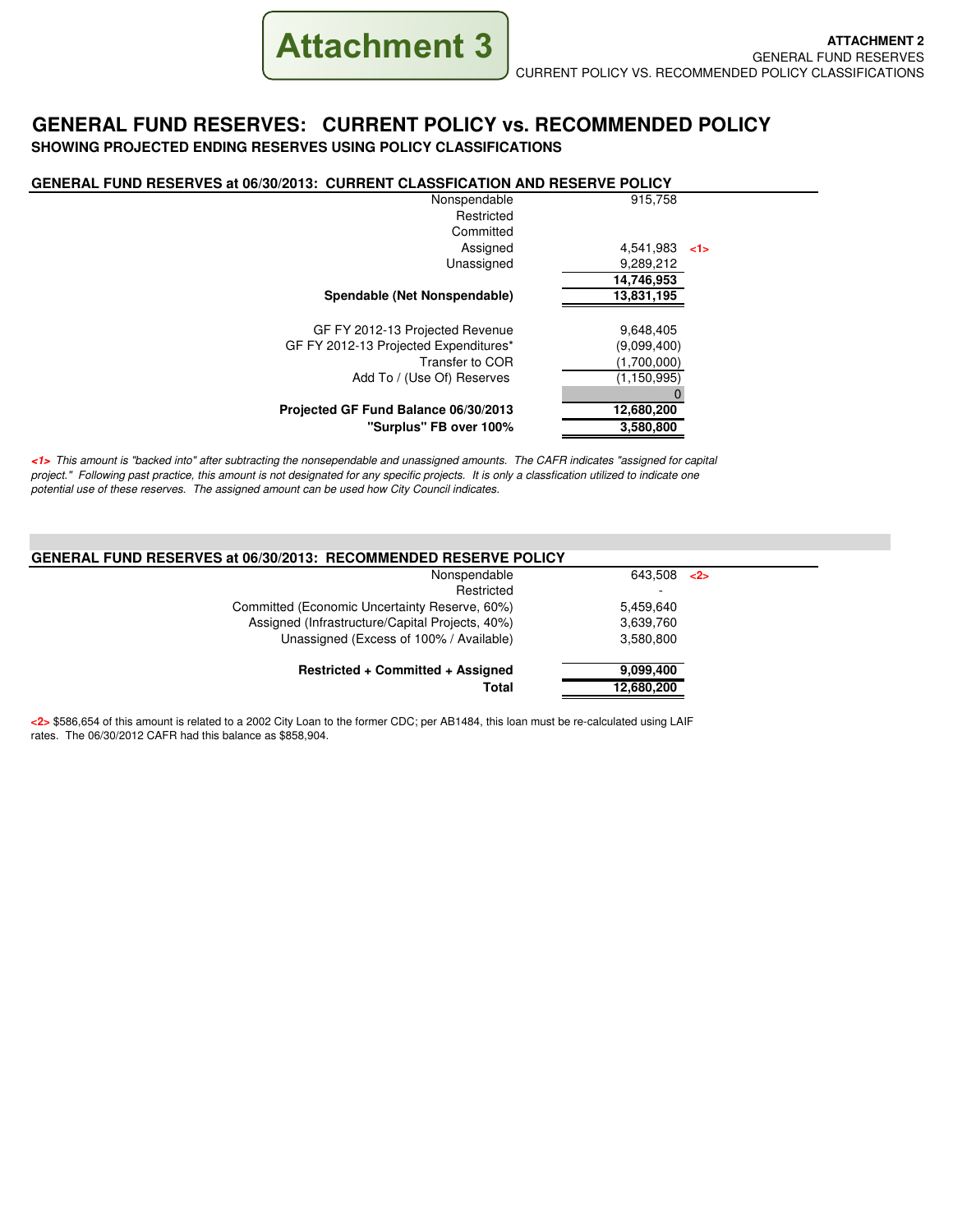#### **PROPOSED INTERNAL SERVICE FUND (ISF) FUND BALANCES RECOMMENDED RESERVE POLICY FUND BALANCE AMOUNTSUSING JUNE 30, 2013 PROJECTED FUND BALANCE LEVELS**

| <b>FUND 060, INSURANCE</b><br><b>Reserve Policy Level: 3 TIMES ANNUAL INSURANCE EXPENSES</b>           |                           |                                 |                     |                                                                                                                |
|--------------------------------------------------------------------------------------------------------|---------------------------|---------------------------------|---------------------|----------------------------------------------------------------------------------------------------------------|
| FY 13-14 INSURANCE PREMIUM ESTIMATE<br>3X ANNUAL INSURANCE EXPENSES                                    | <b>TOTAL SUGGESTED FB</b> | 308,300<br>924,900<br>1,000,000 | 06/30/2013<br>1.583 | 1.001.583 <= 06/30/2013 Projected Fund Balance<br><= EXCESS / (DEFICIT) from 06/30/2013 Projected Fund Balance |
|                                                                                                        |                           |                                 |                     |                                                                                                                |
| <b>FUND 061 EMPLOYEE BENEFITS</b><br>Reserve Policy Level: 100% of 06/30/20XX COMPENSATED ABSENCES <1> |                           |                                 |                     |                                                                                                                |
| DUE WITHIN ONE YEAR                                                                                    |                           | 144,738                         |                     |                                                                                                                |
| DUE BEYOND ONE YEAR                                                                                    |                           | 434.213                         | 06/30/2013          |                                                                                                                |
|                                                                                                        | <b>TOTAL SUGGESTED FB</b> | 580,000                         |                     | 864,315 <= 06/30/2013 Projected Fund Balance                                                                   |

284,315 **<= EXCESS / (DEFICIT) from 06/30/2013 Projected Fund Balance**

**<1>** From the 06/30/2012 CAFR, "Statement of Net Assets," p 16

| <b>FUND 062, FACILITIES MAINTENANCE</b>                                       |  |
|-------------------------------------------------------------------------------|--|
| Reserve Policy Level: 6-YR AVG OF ACTUAL OPERATING (MAINTENANCE) EXPENDITURES |  |

| FY 2006-07                          | 316,134 |                                                                         |
|-------------------------------------|---------|-------------------------------------------------------------------------|
| FY 2007-08                          | 287,002 |                                                                         |
| FY 2008-09                          | 368,775 |                                                                         |
| FY 2009-10                          | 338,840 |                                                                         |
| FY 2010-11                          | 280,495 |                                                                         |
| FY 2011-12                          | 338,720 |                                                                         |
| 6 YR AVERAGE EXPENDITURES (ACTUALS) | 321,661 |                                                                         |
| CONTINGENCY AMOUNT                  | 178,339 | 06/30/2013                                                              |
| <b>TOTAL SUGGESTED FB</b>           | 500,000 | 953,292 <= 06/30/2013 Projected Fund Balance                            |
|                                     |         | <= EXCESS / (DEFICIT) from 06/30/2013 Projected Fund Balance<br>453.292 |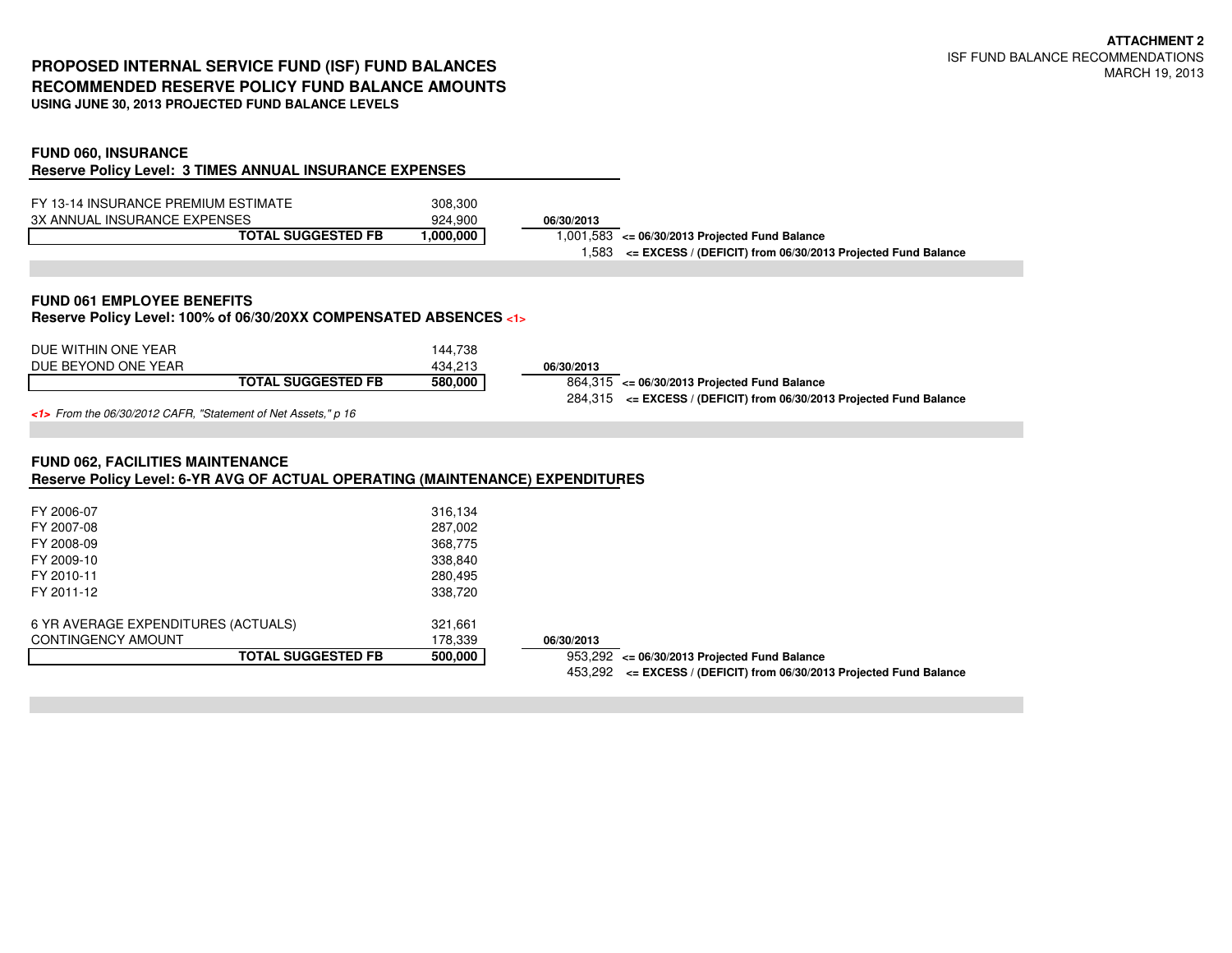#### **ATTACHMENT 2** ISF FUND BALANCE RECOMMENDATIONSMARCH 19, 2013

| <b>FUND 063, VEHICLE REPLACEMENT</b><br><b>Reserve Policy Level: 1/3 OF REPLACEMENT VALUE OF ALL VEHICLES</b>                                  |                                     |  |                     |                                                                                                                          |
|------------------------------------------------------------------------------------------------------------------------------------------------|-------------------------------------|--|---------------------|--------------------------------------------------------------------------------------------------------------------------|
| ESTIMATED REPLACEMENT VALUE OF ALL VEHICLES<br>1/3 OF REPLACEMENT VALUE<br><b>TOTAL SUGGESTED FB</b>                                           | 2,065,500 < 2<br>688,500<br>689,000 |  | 06/30/2013<br>8.761 | 697,761 <= 06/30/2013 Projected Fund Balance<br><= EXCESS / (DEFICIT) from 06/30/2013 Projected Fund Balance             |
| -2> Based on FY 2013-14 updated vehicle replacement listing, amount represents value<br>of rolling stock (Public Works, Police and Recreation) |                                     |  |                     |                                                                                                                          |
| <b>FUND 064, COMPUTER MAINTENANCE</b><br><b>Reserve Policy Level: ESTIMATED CITYWIDE NETWORK REPLACEMENT VALUE</b>                             |                                     |  |                     |                                                                                                                          |
| FY 13-14 EST CITYWIDE NETWORK REPLACE VALUE                                                                                                    | 394,300 < 3                         |  | 06/30/2013          |                                                                                                                          |
| <b>TOTAL SUGGESTED FB</b>                                                                                                                      | 390,000                             |  |                     | $451,200 \le 06/30/2013$ Projected Fund Balance<br>$61,200$ <= EXCESS / (DEFICIT) from 06/30/2013 Projected Fund Balance |
|                                                                                                                                                |                                     |  |                     | $809,151 \leq$ = EXCESS / (DEFICITY) TOTAL, ALL 5 ISF                                                                    |
| Based on value in FY 2013-14 Technology Maint/Replace fund; does not include value of                                                          |                                     |  |                     |                                                                                                                          |

desktop computers or peripherals (i.e., printers)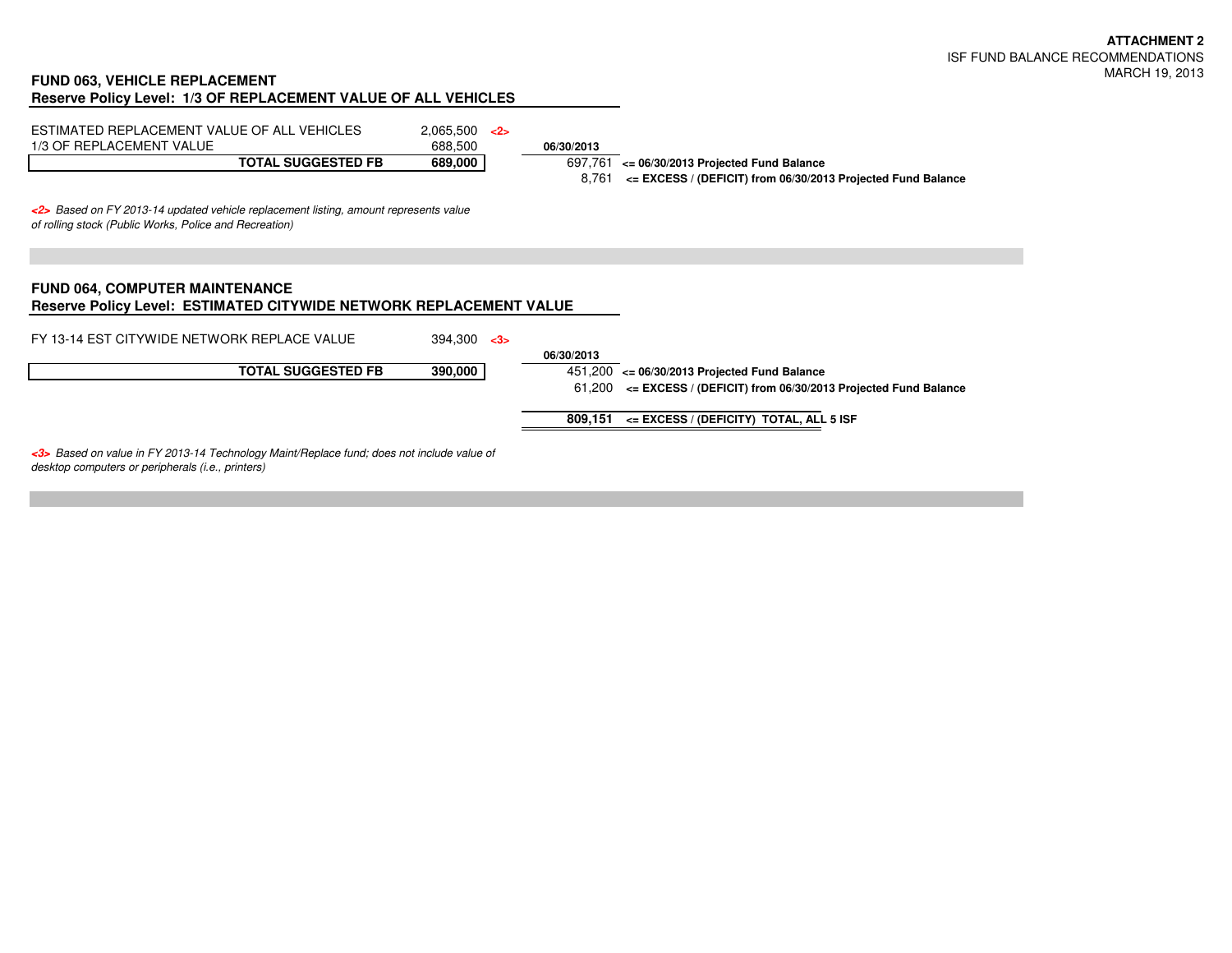

#### **GASB 54 Fund Balance Classification Overview/Definitions Components of the Fund Balance**

#### Nonspendable Fund Balance

- Inherently nonspendable
- Portion of net resources that cannot be spent because of their form
- Portion of net resources that cannot be spent because they must be maintained intact

#### Restricted Fund Balance

- Externally enforceable limits on use
- Limitations imposed by creditors, grantors, contributors, or laws and regulations of other governments
- Limitations imposed by law through constitutional provisions or enabling legislation

#### Committed Fund Balance

- Council/Agency Self-imposed Limitations set in place prior to the end of the fiscal year
- Limitation imposed at highest level of decision making that requires formal action at the same level to remove

#### Assigned Fund Balance

- Limitation resulting from intended use
- Intended use established by the Finance Director

#### Unassigned Fund Balance

- Total fund balance in the General Fund in excess of nonspendable, restricted, committed and assigned fund balance (surplus)
- Excess of nonspendable, restricted, and committed fund balance over total fund balance (deficit)

#### Use of Fund Balance

- Restricted
- Committed
- Assigned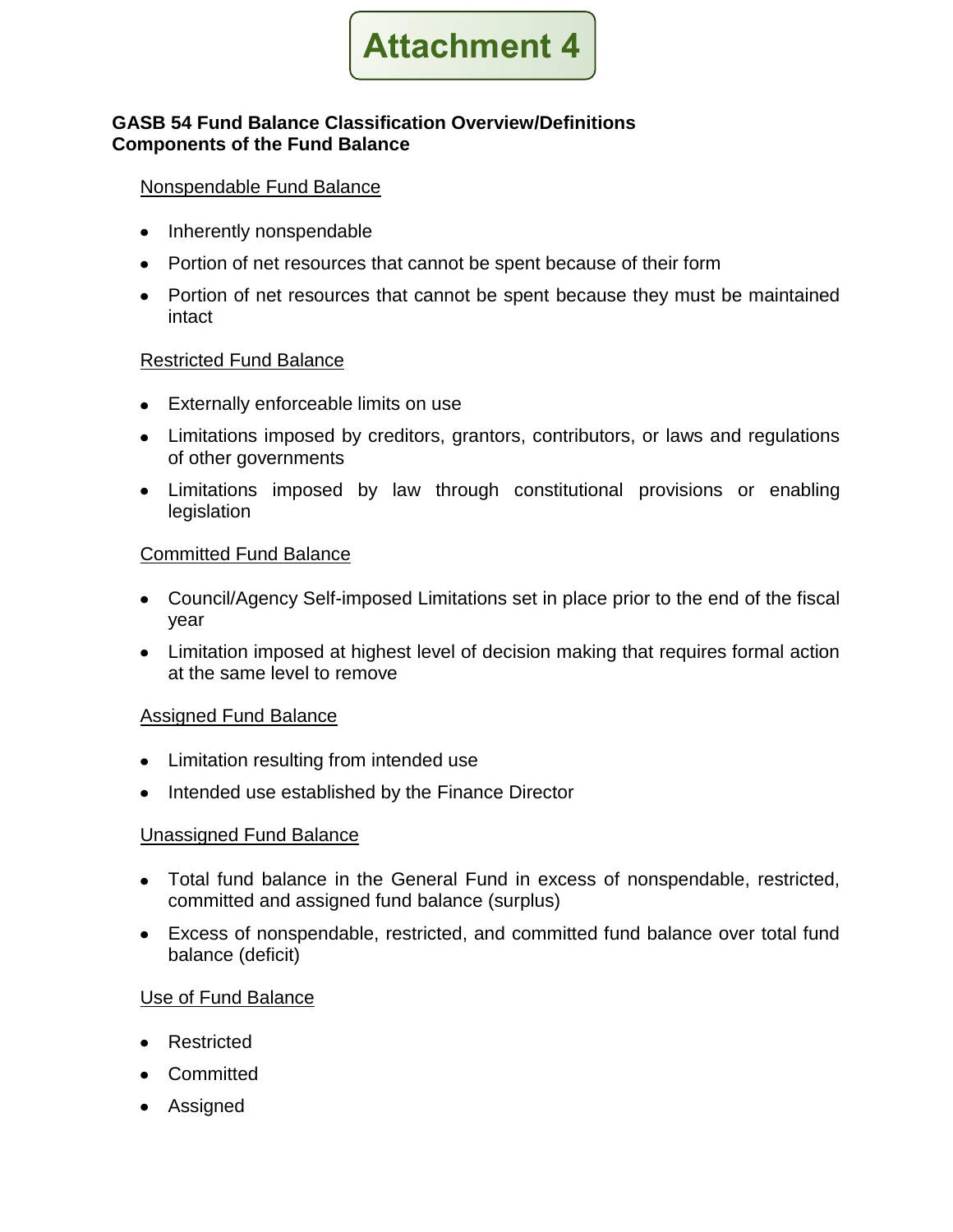# **Attachment 5**



# **AGENDA ITEM**

# **Item Number:**

**7**

**TO: CITY COUNCIL**

**FROM: CITY MANAGER**



**Submitted By:** Keith D Neves Finance Director

# **Meeting Date:** Subject:

June 7, 2011

Implementation of Governmental Accounting Standards Board Statement No. 54

# **RECOMMENDATION:**

It is recommended that the City Council adopt a Resolution approving the Policy implementing Governmental Accounting Standards Board Statement No. 54.

#### **SUMMARY:**

In March 2009, the Governmental Accounting Standards Board (GASB) issued Statement No. 54, Fund Balance Reporting and Governmental Fund Type Definitions, to address issues related to how fund balance was being reported in governmental financial statements. The intent of the Statement is to bring greater transparency and consistency to fund balance reporting in the governmental sector. The City is required to implement GASB Statement No. 54 for the Fiscal Year ending June 30, 2011.

This new standard does not change the total amount of a given fund balance, but it substantially alters the categories and terminology used to describe the components of a fund balance. The new categories and terminology reflect an approach that focuses, not on financial resources available for appropriation within a fund, but on the extent to which the City is bound to honor constraints on the use of the funds. In the past, fund balances have been classified into three separate components: Reserved, Designated, and Undesignated. There are almost always important limitations on the purpose for which all or a portion of the resources can be used. The force of these limitations can vary significantly depending on their source. The various components of the new fund balance reporting standard are designed to indicate the extent to which the City is bound by these limitations placed upon the resources.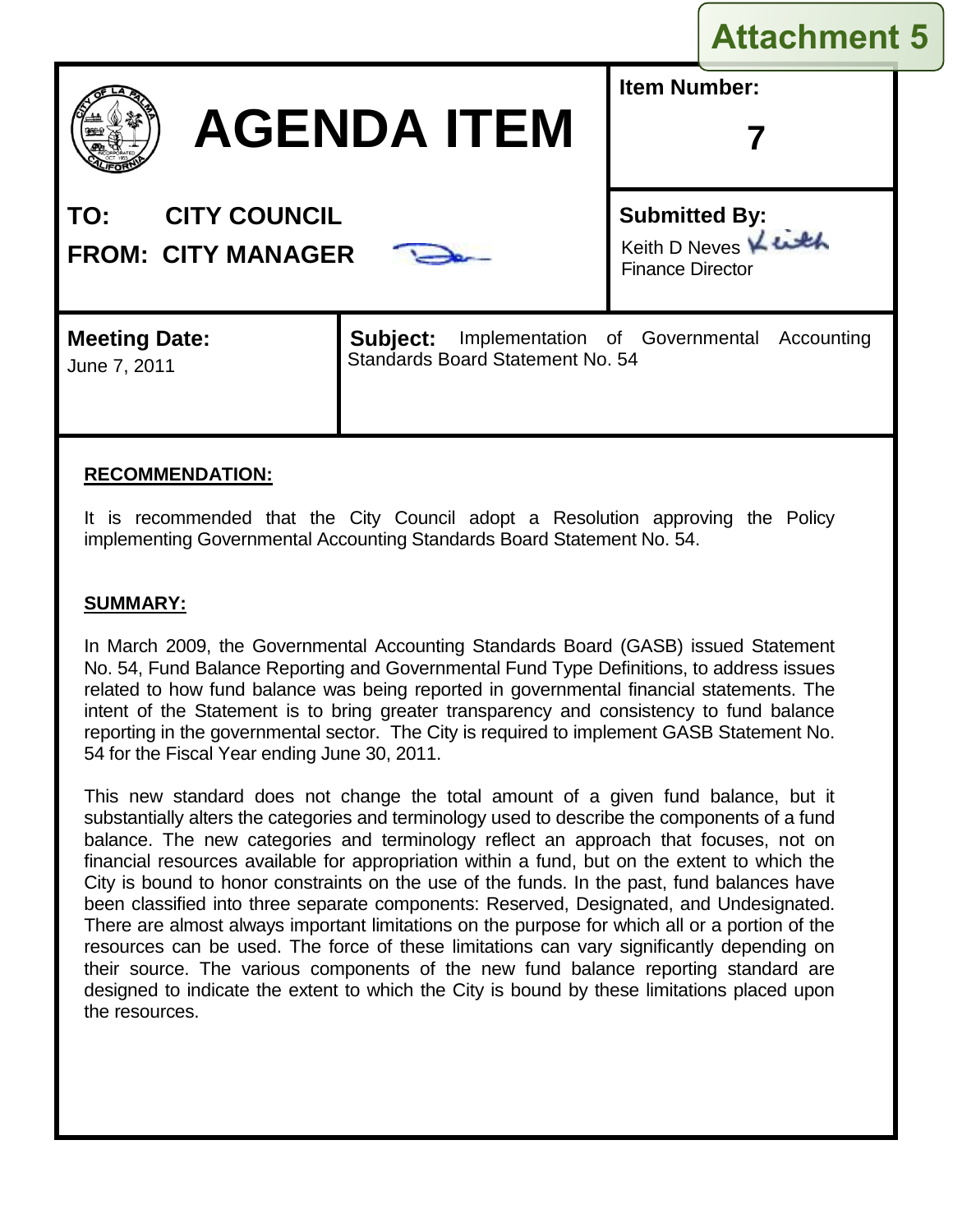Implementation of Governmental Accounting Standards Board Statement No. 54 June 7, 2011 Page 2

GASB Statement No. 54 defines five new components of fund balance that will replace the current existing three components. The five new components are:

Nonspendable Fund Balance. The portion of a fund balance that cannot be spent because they are either: (a) not in a spendable form, such as prepaid items, inventories of supplies, or loans receivable; or (b) legally or contractually required to be maintained intact, such as the principal portion of an endowment. This category was traditionally reported as a "reserved" fund balance under the old statement.

Restricted Fund Balance. The portion of a fund balance that has constraints placed on the use of resources that are either: (a) externally imposed by creditors (such as through debt covenants), grantors, contributors, or laws or regulations of other governments; or (b) imposed by law through constitutional provisions or enabling legislation. This category was traditionally reported as a "reserved" fund balance under the old standard.

Committed Fund Balance. The portion of a fund balance that includes amounts that can only be used for specific purposes pursuant to constraints imposed by formal action of the City Council and remain binding unless removed in the same manner. This category was traditionally reported as a "designated" fund balance under the old statement.

Assigned Fund Balance. The portion of a fund balance that includes amounts that are constrained by the government's intent to be used for specific purposes, but that are neither Restricted nor Committed. Such intent needs to be established either by the City Council or by an official designated for that purpose. This category was traditionally reported as a "designated" fund balance under the old standard.

Unassigned Fund balance. The portion of a fund balance that includes amounts that do not fall into one of the above four categories. The General Fund is the only fund that should report this category of fund balance. This category was traditionally reported as an "undesignated" fund balance under the old standard.

Part of the City's implementation of this statement for Fiscal Year 2010-11 is the formal adoption of a fund balance policy. The policy explains the five components of fund balance and formally delegates to the Finance Director, as required by GASB Statement No. 54, the authority to assign fund balances for specific purposes for inclusion in the annual financial reports. Prior to GASB Statement No. 54, these amounts were reported by the Finance Director as Reserved, Designated, and Undesignated and did not require City Council delegation.

The City's independent auditor, Kevin Pulliam of Vavrinek, Trine, Day & Co., LLP, has reviewed the draft Policy and concurs with its recommendations. Upon adoption, this policy will be incorporated into the City Council Policy Manual as a new policy.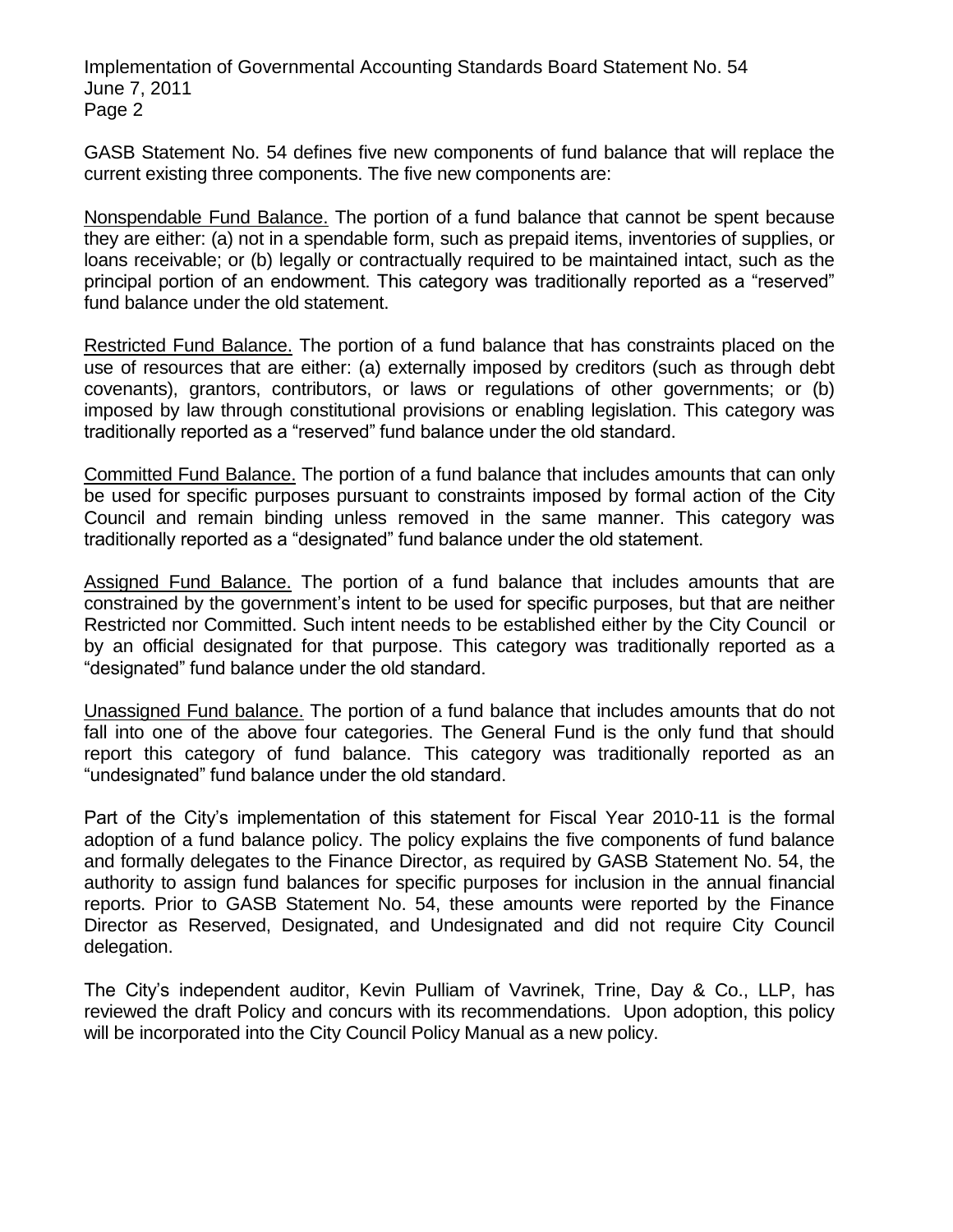Implementation of Governmental Accounting Standards Board Statement No. 54 June 7, 2011 Page 2

#### **FISCAL IMPACT:**

There are no fiscal impacts as a result of implementing GASB 54. The amounts reported as the total fund balance in any given fund are not altered. Only the reporting of the individual components that make up total fund balance is changed.

Attachments: Proposed Resolution Proposed GASB 54 Fund Balance Policy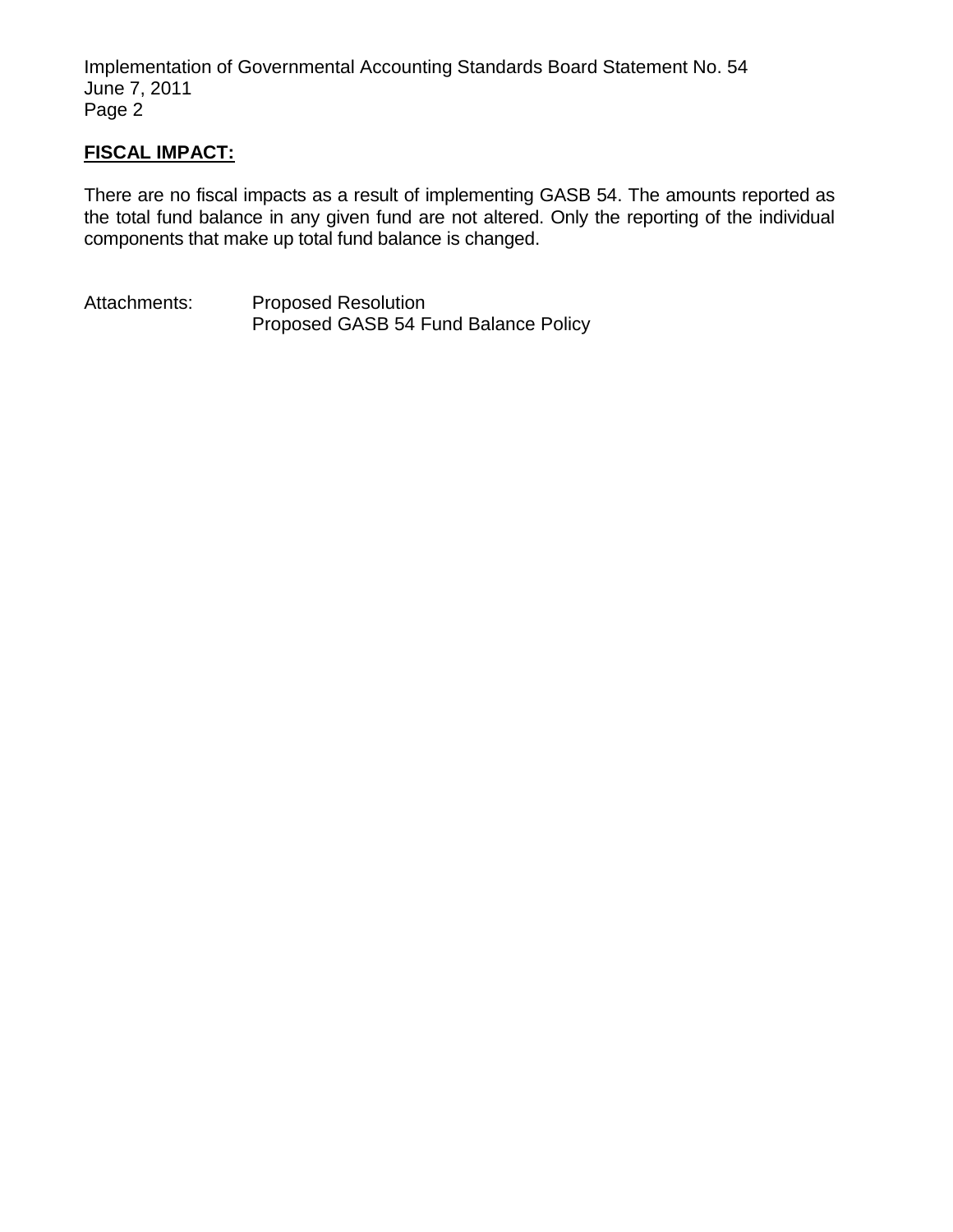#### RESOLUTION NO. 2011-

#### A RESOLUTION OF THE CITY COUNCIL OF THE CITY OF LA PALMA APPROVING THE COMMITMENT OF FUND BALANCES IN ACCORDANCE WITH GOVERNMENTAL ACCOUNTING STANDARDS BOARD STATEMENT NO. 54

**WHEREAS**, the Governmental Accounting Standards Board (GASB) has issued Statement No. 54 – Fund Balance Reporting and Governmental Fund Type Definitions, which changes the terminology used for fund balance reporting on balance sheets of Governmental Funds, and

**WHEREAS**, for financial statement reporting purposes, the GASB Statement defines Restricted amounts as those that are constrained to specific purposes by their providers through constitutional provisions or enabling legislation; and

**WHEREAS**, for financial statement reporting purposes, the GASB Statement defines assigned amounts as those the government intends to use for a specific purpose; and

**WHEREAS**, when expenditures are incurred for purposes for which both restricted and unrestricted (committed, assigned, or unassigned) fund balances are available, the City's policy is to first apply restricted fund balance. When expenditures are incurred for purposes for which committed, assigned, or unassigned fund balances are available, the City's policy is to first apply committed fund balance, then assigned fund balance, and finally unassigned fund balance.

**WHEREAS**, this policy delegates to the Finance Director the authority to assign unrestricted fund balance amounts where the City's intent is for those amounts to be used for specific purposes. This delegation of authority is for the sole purpose of reporting these amounts in the annual financial statements.

**WHEREAS**, the City has established a General Fund minimum fund balance policy. At the end of each fiscal year, the General Fund should have a minimum fund balance of 100% of the next fiscal year's General Fund annual budgeted operating expenditures, as calculated by the Finance Director. This target amount has been established in order to provide a reasonable level of assurance that the City's day-to-day operations will be able to continue even if circumstances occur where revenues are insufficient to cover expenditures. The minimum fund balance is shown in the annual financial statements as unassigned fund balance.

**NOW, THEREFORE, BE IT RESOLVED** that the City Council of La Palma hereby approves the attached Fund Balance Policy for compliance with Governmental Accounting Standards Board Statement No. 54, Fund Balance Reporting and Governmental Fund Type definitions.

**APPROVED AND ADOPTED** by the City Council of the City of La Palma at a regular meeting held on the 7th day of June 2011.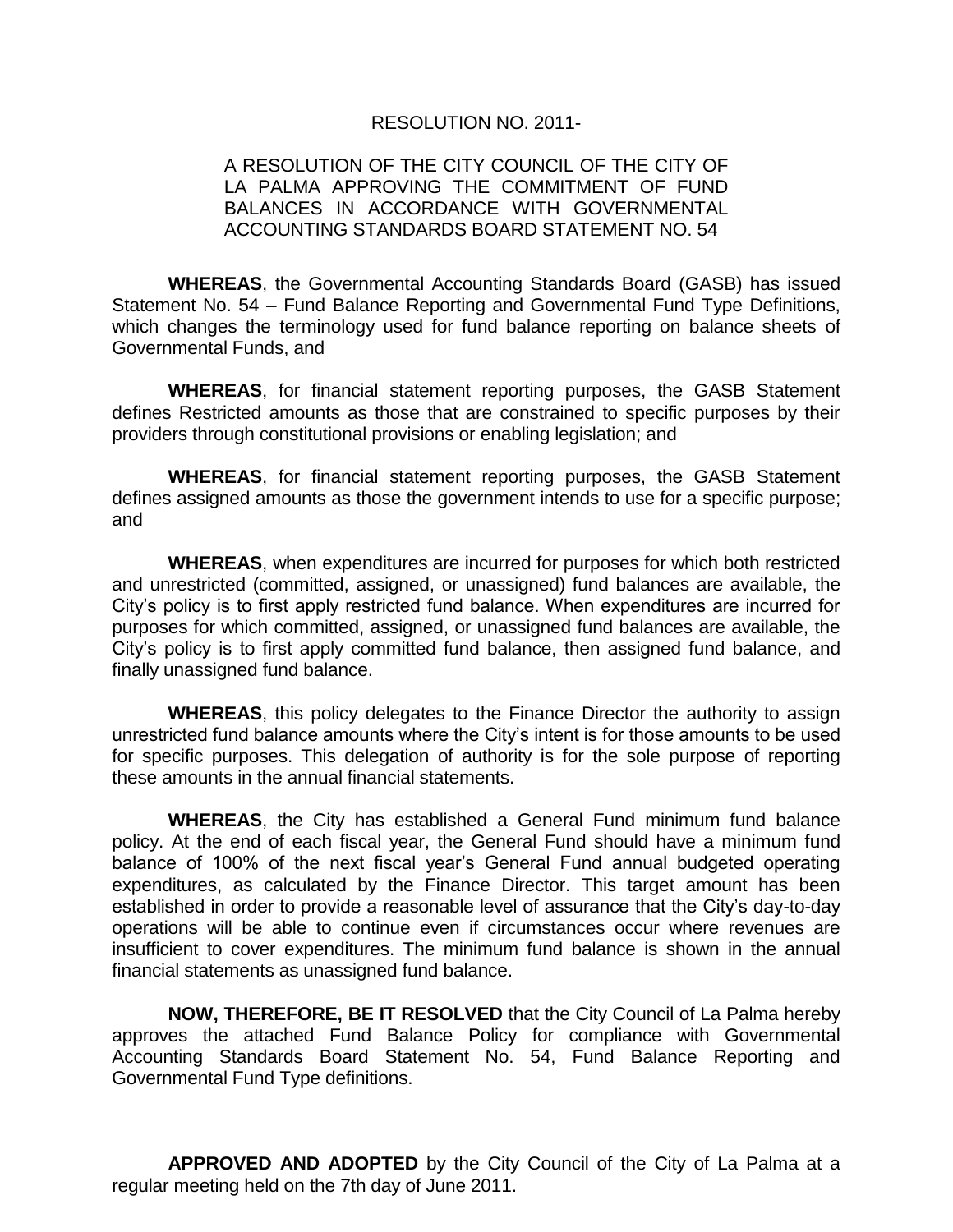Ralph D. Rodriguez Mayor

\_\_\_\_\_\_\_\_\_\_\_\_\_\_\_\_\_\_\_\_\_\_\_\_\_\_\_\_\_\_\_\_

ATTEST:

Laurie A. Murray, CMC City Clerk

\_\_\_\_\_\_\_\_\_\_\_\_\_\_\_\_\_\_\_\_\_\_\_\_\_\_\_\_\_\_\_\_\_\_\_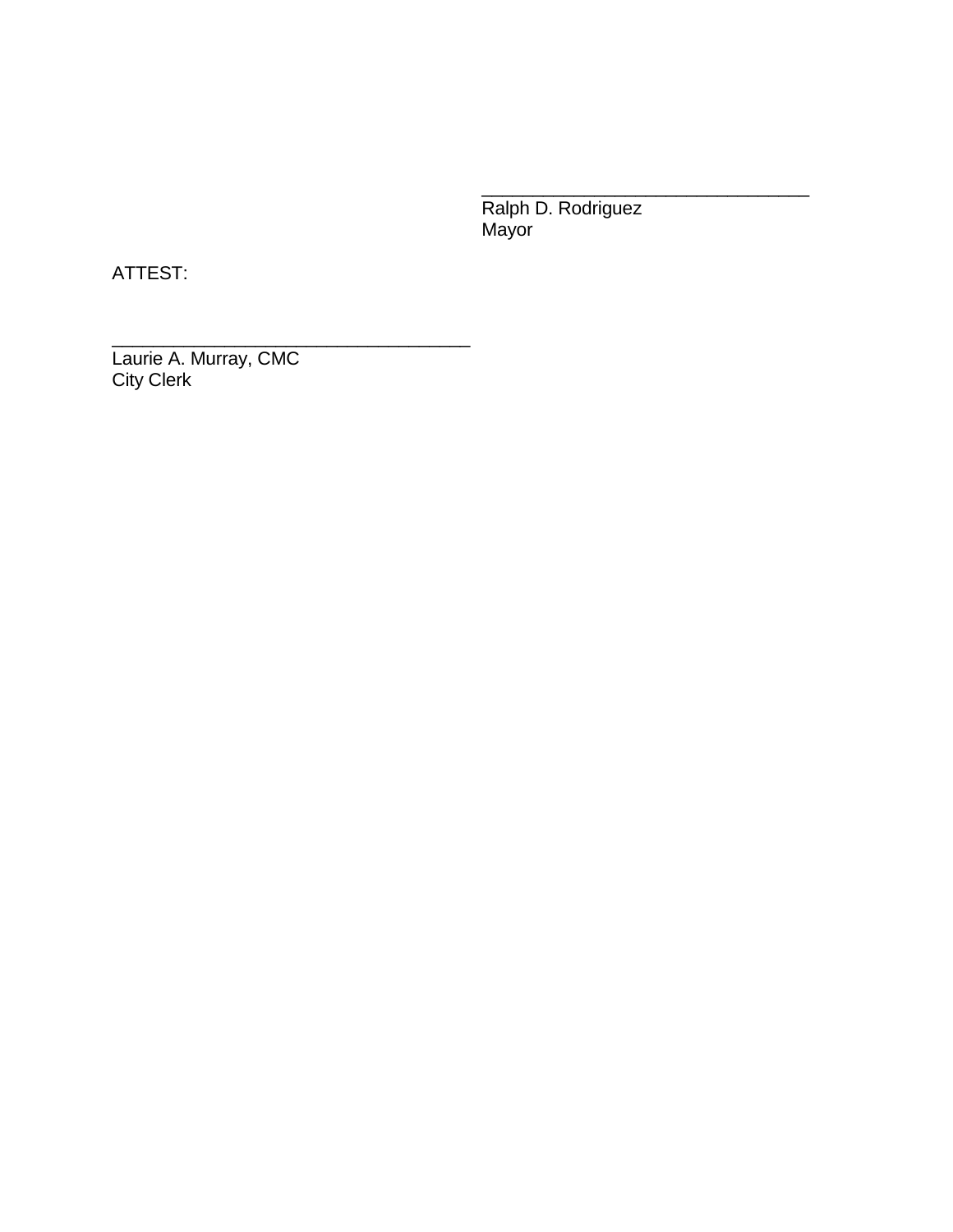STATE OF CALIFORNIA ) COUNTY OF ORANGE ) SS CITY OF LA PALMA (1)

I, LAURIE A. MURRAY, City Clerk of the City of La Palma, California, DO HEREBY CERTIFY that the foregoing resolution was adopted by the City Council of said City at a regular meeting of said City Council held on the 7th day of June 2011, and that it was so adopted by called vote as follows:

AYES:

NOES:

Laurie A. Murray, CMC City Clerk

\_\_\_\_\_\_\_\_\_\_\_\_\_\_\_\_\_\_\_\_\_\_\_\_\_\_\_\_\_\_\_\_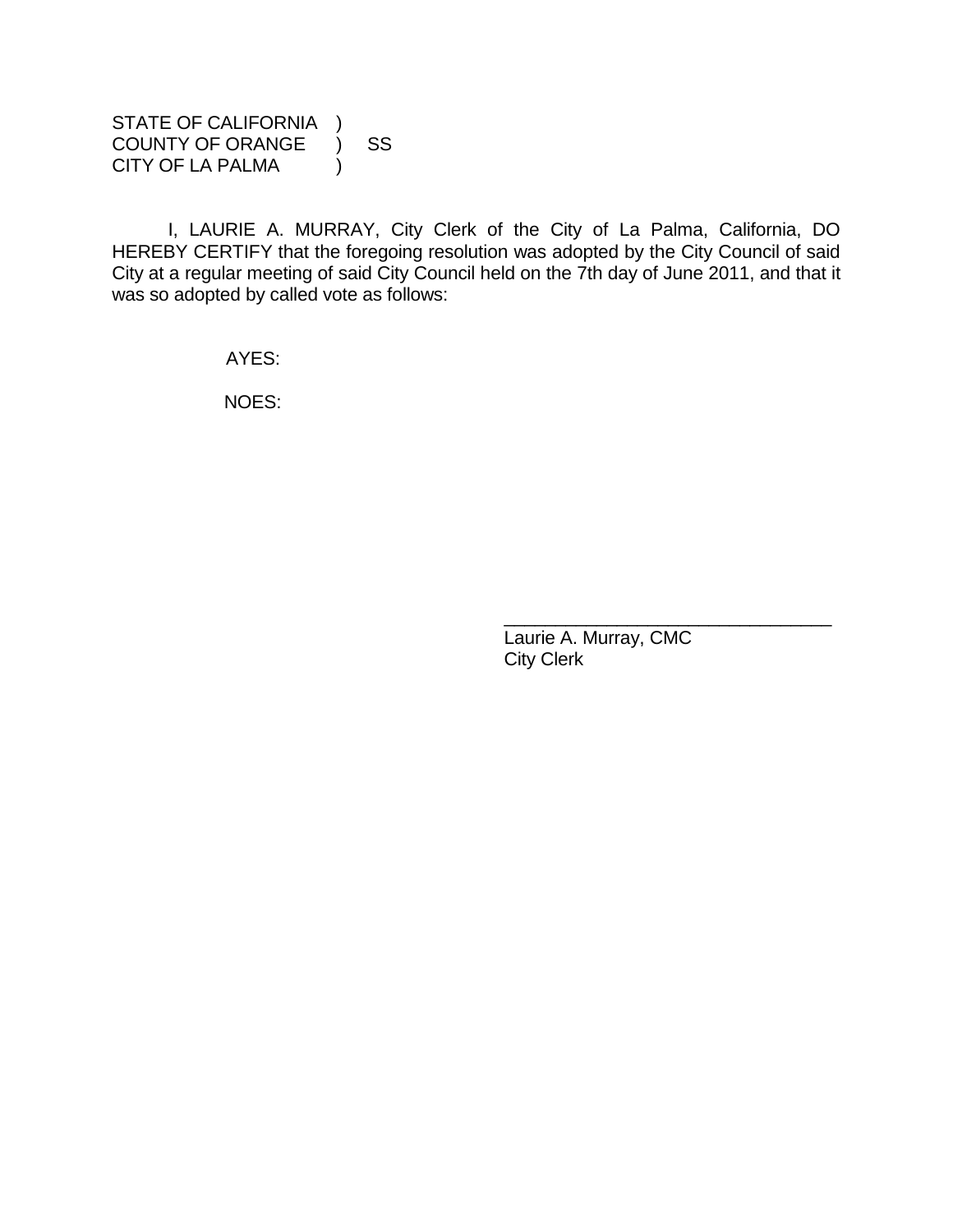#### City of La Palma Fund Balance Policy

This policy establishes the procedures for reporting, within the annual financial statements, unrestricted fund balance (comprised of Committed, Assigned, and Unassigned categories) within the City's governmental funds: General Fund, Special Revenue Funds, Debt Service Fund, and Capital Projects Funds.

#### **Definitions**

Fund balance is the difference between the assets and liabilities reported in the City's governmental funds. There are generally limitations on the purpose for which all or a portion of the resources of a governmental fund may be used. The force behind these limitations can vary significantly, depending upon their source. Consequently, the fund balance reported in the annual financial statements is categorized into five components whereby each component identifies the extent to which the City is bound to honor constraints on the specific purposes for which amounts in the fund can be spent. The five components of fund balance are as follows:

- Nonspendable: Resources that are 1) not in spendable form, such as inventories, prepaids, long-term receivables, or non-financial assets held for resale, or 2) required to be maintained intact such as an endowment.
- Restricted: Resources that are subject to externally enforceable legal restrictions; these restrictions would be either 1) externally imposed by creditors (such as through debt covenants), grantors, contributors, or laws or regulations of other governments or 2) imposed by law through constitutional provisions or enabling legislation.
- Committed: Resources that are constrained to specific purposes by a formal action of the City Council such as an ordinance or resolution. The constraint remains binding unless removed in the same formal manner by the City Council. Council action to commit fund balance must occur within the fiscal reporting period while the amount committed may be determined subsequently.
- Assigned: Resources that are constrained by the City's intent to be used for specific purposes, but that are neither restricted nor committed.
- Unassigned: Within the General Fund, the residual resources, either positive or negative, in excess of what can be properly classified in one of the other four fund balance categories. Within all other governmental funds, the negative residual resources in excess of what can be properly classified as nonspendable, restricted, or committed.